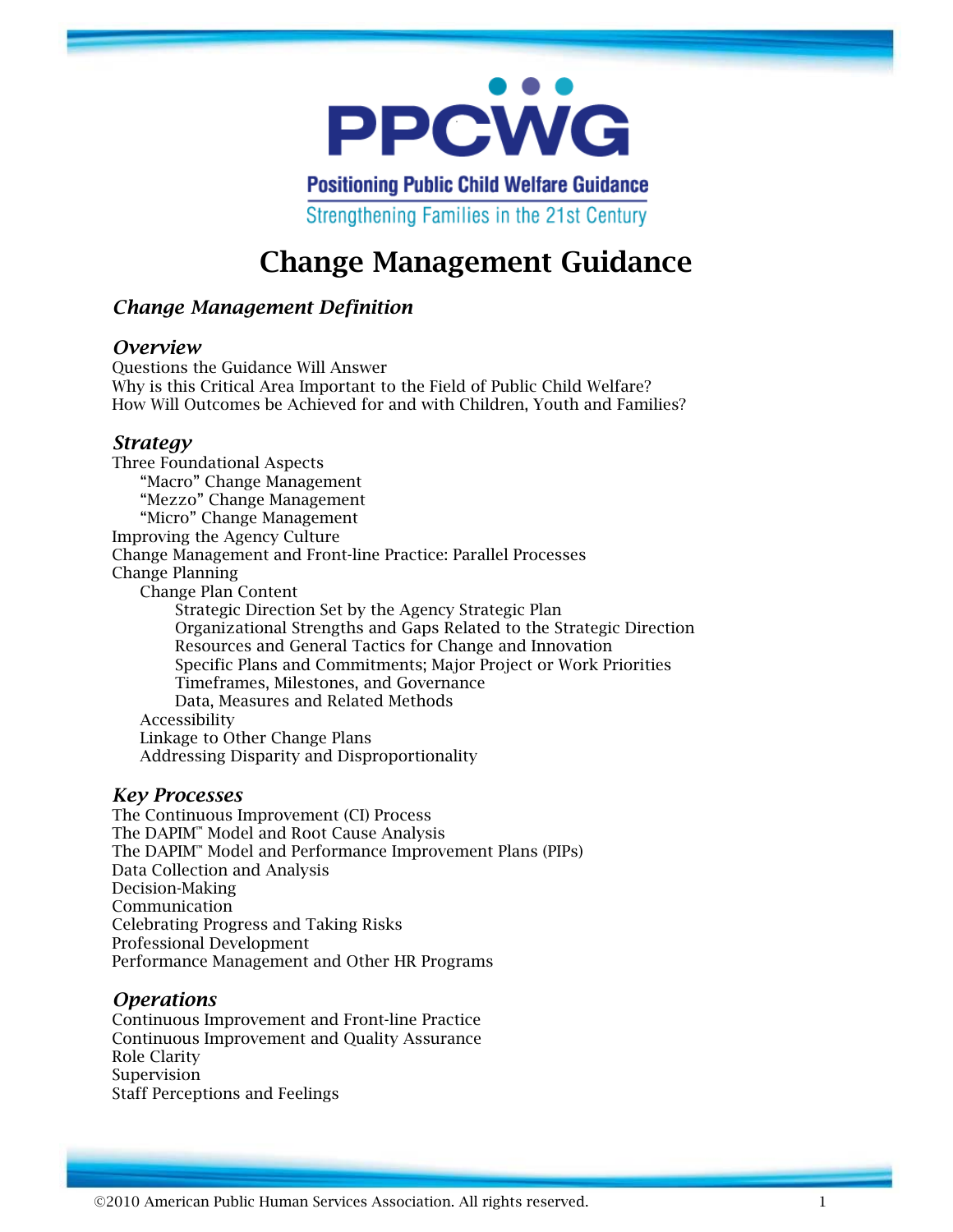Support Functions Diversity and Inclusiveness Data Collection and Analysis Learning Organizations

#### *Implementation*

Participation and Input Facilitation Leadership Roles Leadership Influence Power and Politics Champions of Change Influencing the Middle Chronic Resisters Safety and Accountability Management Effectiveness Monitoring Overcoming Obstacles Supporting Tools Support from Universities and Nonprofits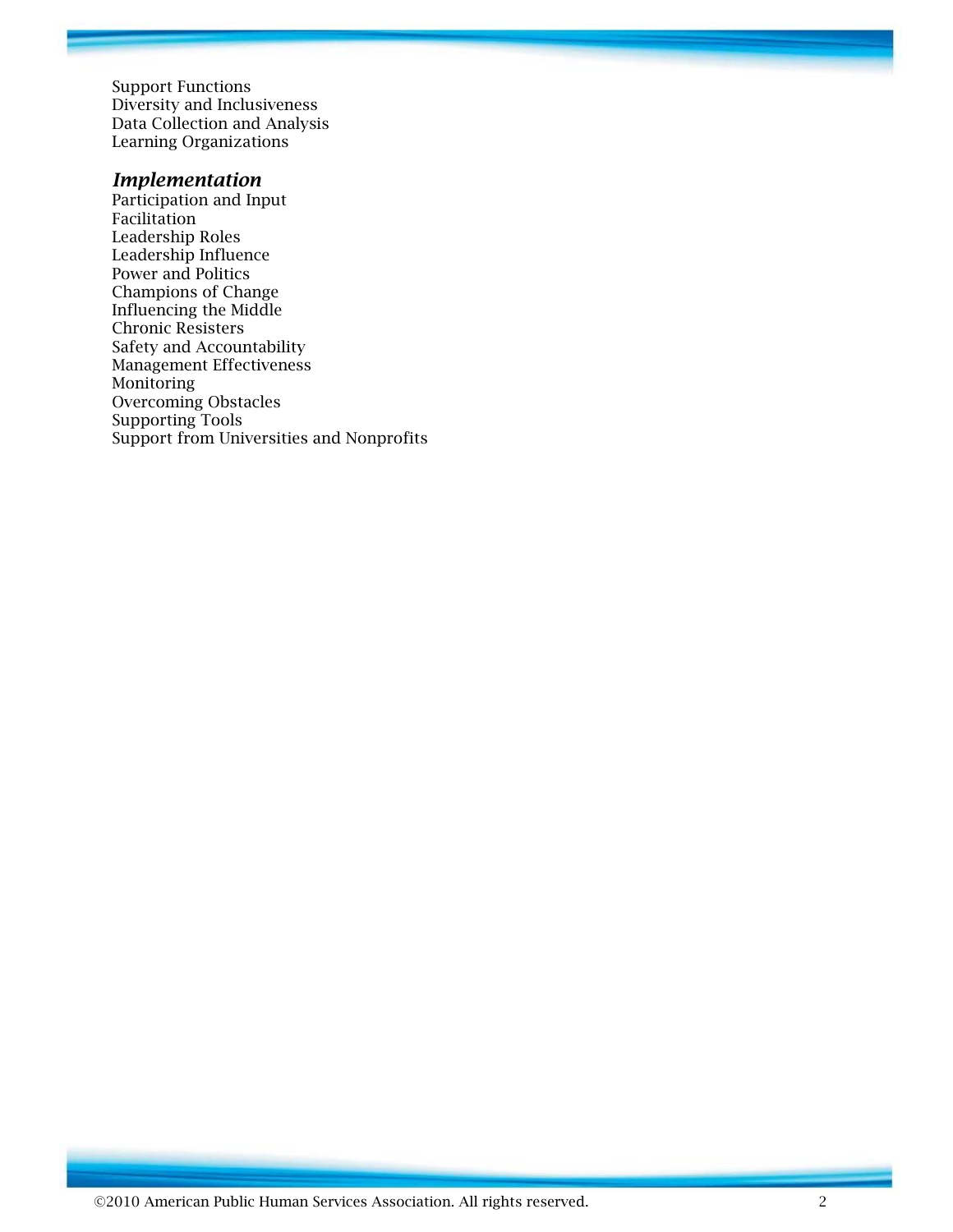# *Change Management Definition*

The field of public child welfare has the ability to assess its performance, self-correct, innovate, manage its performance improvement and enhance its ability to achieve positive outcomes. It builds on the strengths of current practice and is responsive to contemporary and emerging issues.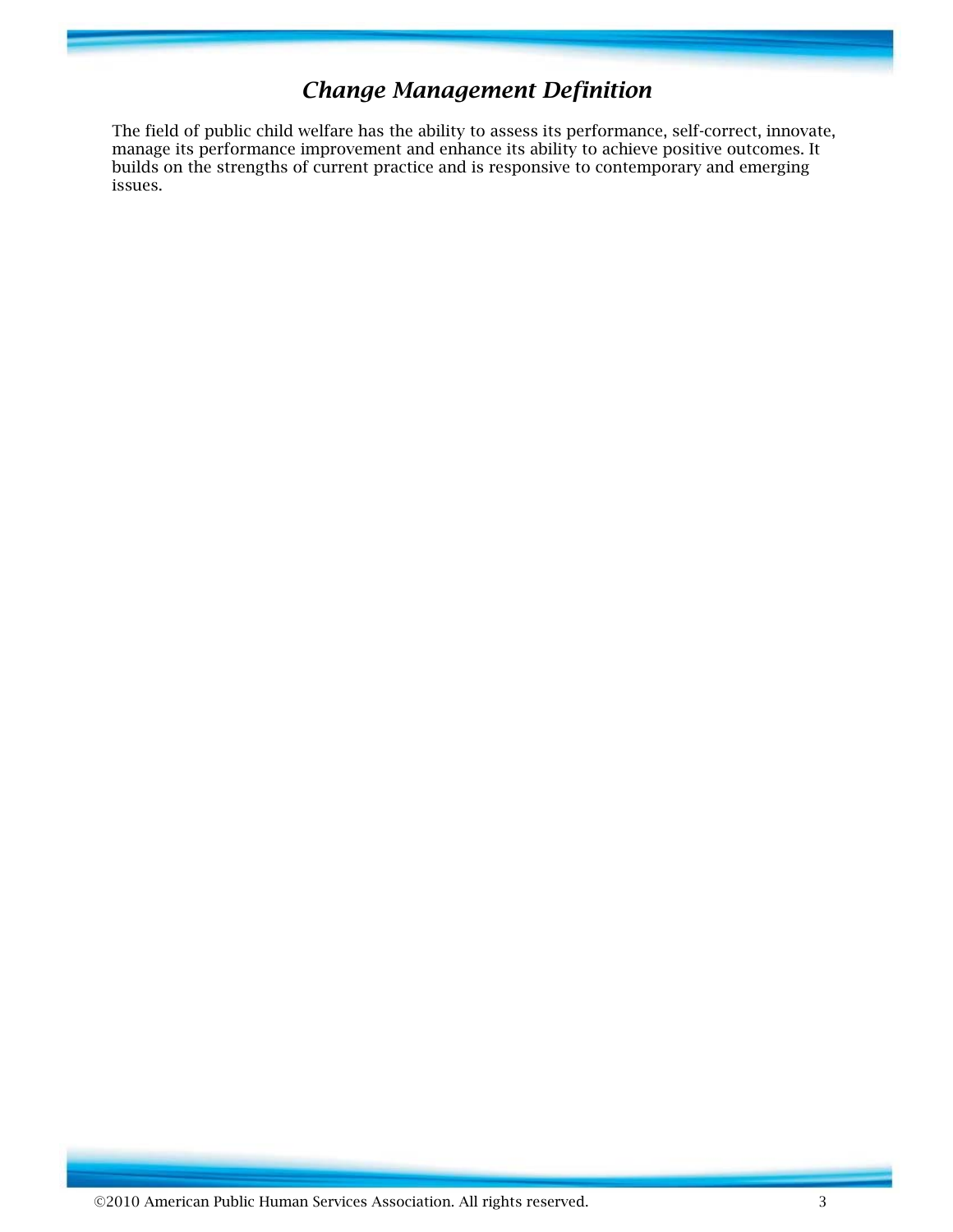# *Overview*

Public child welfare agencies need a clear, well-understood and action-oriented plan and related methods for improving the lives of the children, youth, and families they serve. They must know how to develop such a plan, make it happen, and condition their agency to work on a range of improvements every day, at all levels, and in all functions. They must link all priorities for change and improvement to their desired practice model, reinforcing that model at every turn. They must avoid having major obstacles and points of chronic resistance stall their progress, resolve related debates and tensions, avoid reactive or limited responses to the challenges they face, and instill a sense of hope and forward progress among the staff.

While there are always differences between what an agency aspires to do and what it actually does at a particular point in its development, effective plans and efforts to change and improve approach current limits in budgets, technology, programs, policies and research as a "two-way street." Agencies must be both working within their current environmental limits as well as influencing these limits to move in a positive, evolutionary direction over time.

Agencies that are evolving in this way will experience a pattern of change that over time resembles an "upward spiral," moving from more reform-oriented change and improvement to more innovative and progressive change, at times interrupted or delayed by temporary setbacks, disruptions and plateaus:

- Incremental progress forward, meeting basic expectations such as mandates, non-negotiable expectations and limited budgetary requirements
- Initial feedback from the environment, connected to direct experiences with agency services
- Rallying of support, commitment and participation from staff and stakeholders through related communication and relationship-building efforts
- Renewed or improved resources and decisions to provide a greater level of empowerment to the agency based on its growing credibility
- Further incremental progress, often through redesigning or revamping programs and processes to either streamline them or eliminate low value-added activities
- Further confidence within the environment that the agency uses resources wisely and a growing desire to listen to the agency's ideas and recommendations
- Further incremental steps forward, often through integrating programs and processes to be more child youth and family-centric, meeting more strategic environmental needs that move closer and closer to realizing desired outcomes for those served
- Broader environmental influence; being regarded as a vital political "player" even in regards to somewhat non-related environmental priorities
- Further incremental steps forward, at times even serving field-wide needs and objectives by creatively resolving general tensions within the field that typically result in "false choices"

As mentioned above, a critical breakthrough occurs as agencies change, improve and evolve from either a program or a staff-focused culture to one that focuses on the children, youth and families it serves. In a program-focused culture, the primary interests of the agency strategy and leadership are program compliance and the level of output by the agency in comparison to program-specific output goals (e.g., accuracy and timeliness of program delivery). In a stafffocused culture, the primary interests are staff satisfaction with leadership and with the benefits of working for the agency (e.g., a lucrative pension program, or strong union and HR protection of marginal performers). In a culture that is focused on who it serves, programs and staff interests are shaped in the service of the most effective practice model for improving the lives of children, youth and families (e.g., changing program policies and job requirements to support the innovation of a child and family-focused practice).

This guidance is intended to provide a pathway to this evolving reality: everyone in an agency using methods and techniques for continuous improvement and innovation that lead to ever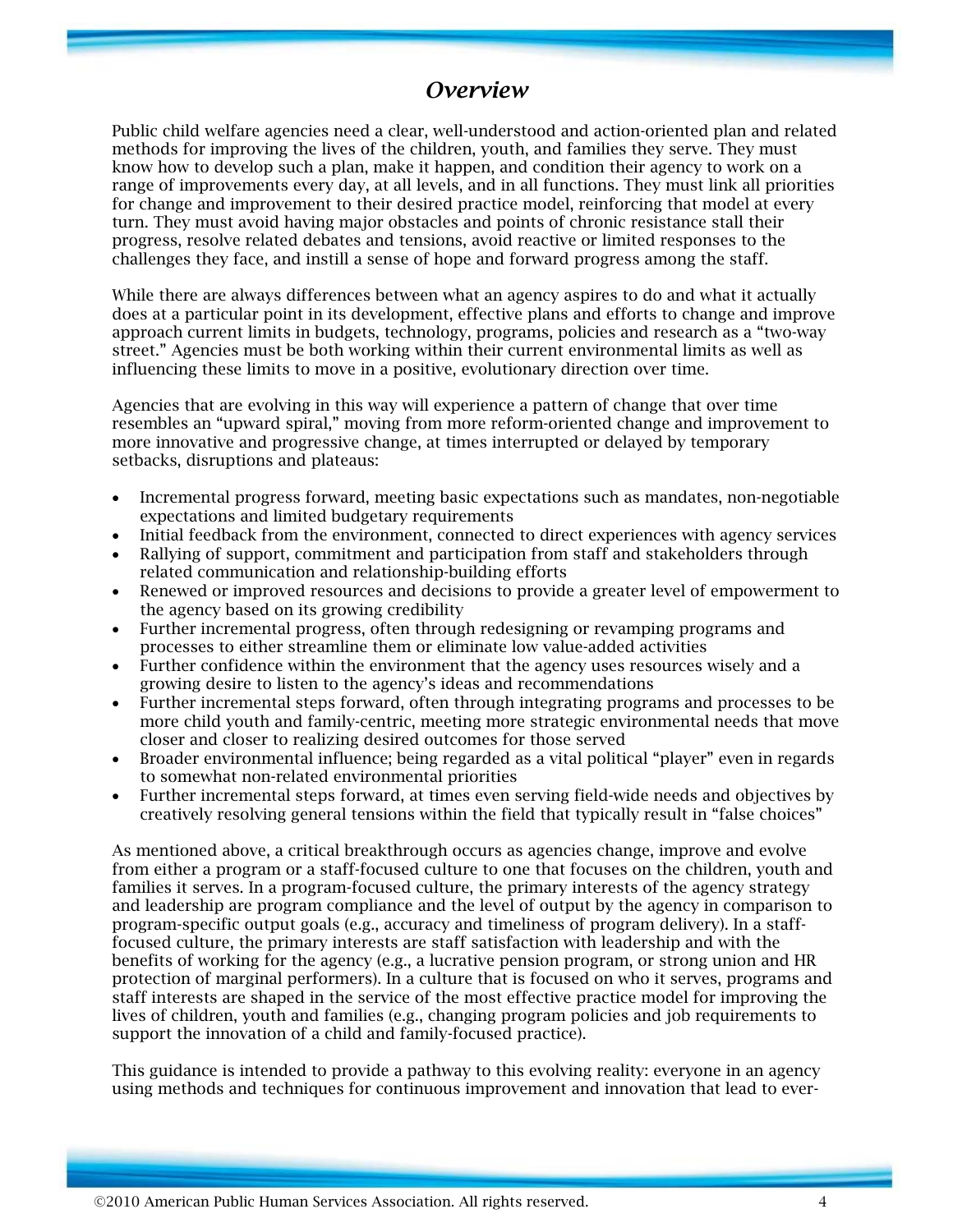improving performance and capacity for helping to improve the lives of children youth and families.

## **Questions the Guidance Will Answer**

- What is change management, why is it important, and how does it affect those we serve?
- How do front-line practice effectiveness and innovation and an agency's general approach to change management mutually reinforce each other?
- What set of plan-based elements comprise an effective road map for change?
- How do agencies ensure that their plans lead to desired changes at all levels?
- What constitutes the capacity and readiness of an agency to make ambitious changes?
- How do disparity and disproportionality-related improvement efforts fit within broader change efforts?
- What general stages of development and evolution do agencies go through to reach their highest potential? What are learning organizations, and how do they learn?
- What specific process should teams use for continuous improvement and innovation?
- What are the roles of leaders, managers and others in making change happen? How should leaders handle resistance to change?
- How do quality assurance efforts relate to continuous improvement in general?

# **Why is this Critical Area Important to the Field of Public Child Welfare?**

- Well-respected and credible fields are proactive and transparent about the improvements and innovations they choose to make, in accord with their overall strategy and values and in partnership with their stakeholders. Doing so results in approaches to change that are flexible and adaptable, maintain strategic focus, strengthen staff and program performance accountability, establish cultures of continuous improvement, and enjoy greater staff and stakeholder buy-in.
- There is strong public support for efforts that result in safer, more secure, healthier and better-adjusted children. The public child welfare field must be clear and persuasive that agencies are able to continuously improve and innovate in order to make this happen. Effective agencies do this in large part through listening to feedback from the public and enlisting the community, including the families and youth they serve, to become part of the improvement process. This is crucial to building public trust and enhancing the perceived value of our field's work.
- In the absence of effective change management practices, an agency is likely to react to crises or follow idiosyncratic direction of leadership as its primary way of doing business and making changes, or to have change mandated or directed from their broader environment. This typically leads to unsustainable "flavor of the month," or non-strategic change. This "change for change's sake" can be highly dysfunctional and debilitating to agencies.
- Effective change management is, in accord with the agency's practice model, the foundation for all the other PPCWG critical areas, providing overarching and tangible guidance for how an agency can improve both itself and the lives of children, youth and families over time. Other PPCWG critical areas provide guidance on key components of change management in support of the practice model, including strategic clarity and focus, leadership influence, workforce readiness, supportive community partnerships, and the necessary communication, financial and information services tools and techniques.

# **How Will Outcomes be Achieved for and with Children, Youth and Families?**

• Effective change management provides the developmental principles and key processes of improvement and innovation for agency programs, staff and stakeholders to advance outcomes related to the children, youth and families served. These principles and processes must keep improved outcomes for children and families central to their purpose, and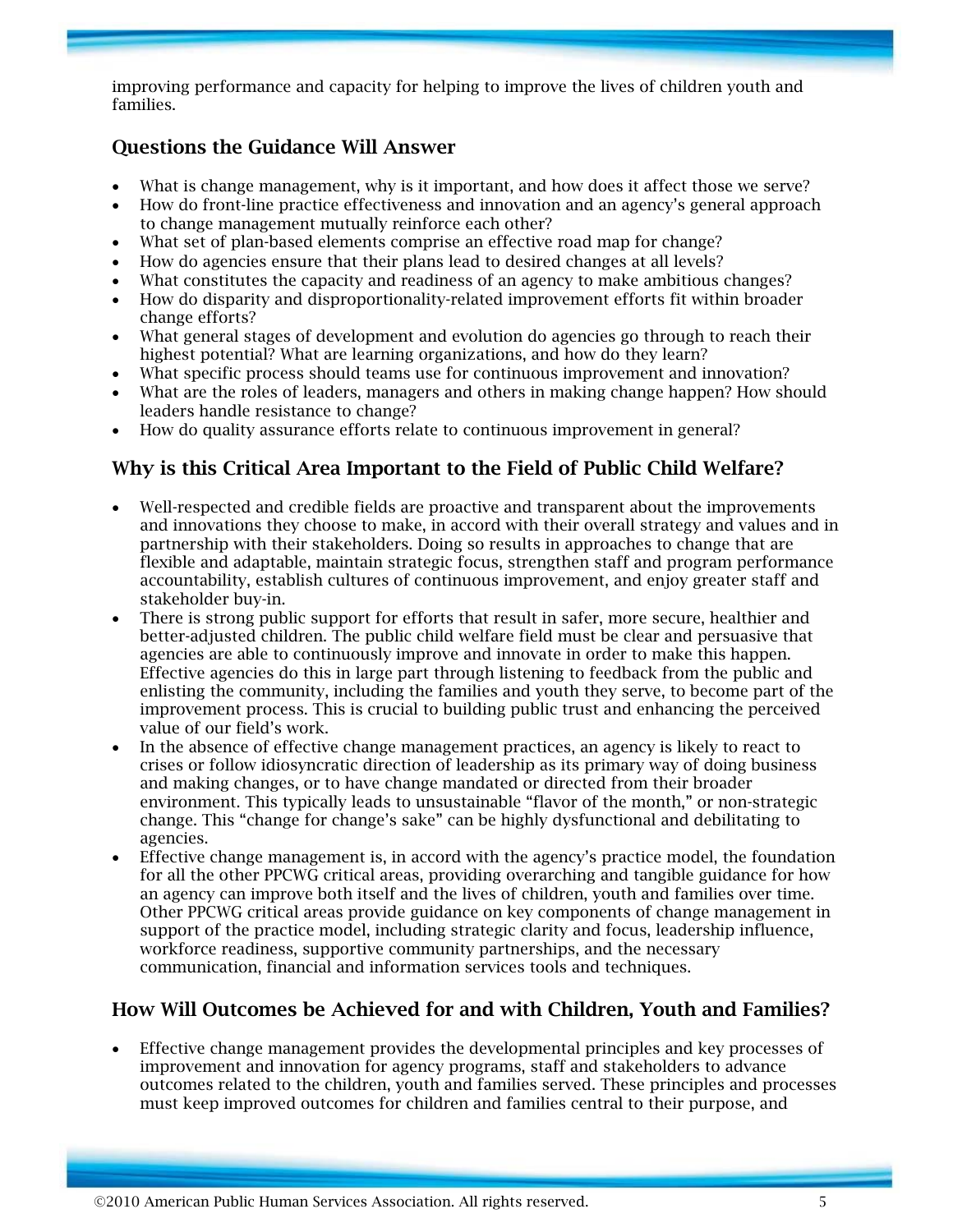provide an analogous or parallel approach to effective front-line practice, which is essentially a change management activity at its core.

- Effective change management establishes the decision-making ground rules and boundaries from which staff may operate with greater discretion, resulting in an organization that knows how to make improvements and drive innovation at all levels. This leads to stronger and better-aligned program and staff values and accountability, a greater degree of internal and external collaboration, and greater service flexibility and innovation.
- Improvement monitoring and quality assurance processes need to be guided and supported by the right data and analysis tools and methods. Otherwise, the agency risks making changes that do not result in the desired outcomes, or fails to capture lessons learned that make it easier to achieve desired outcomes over time.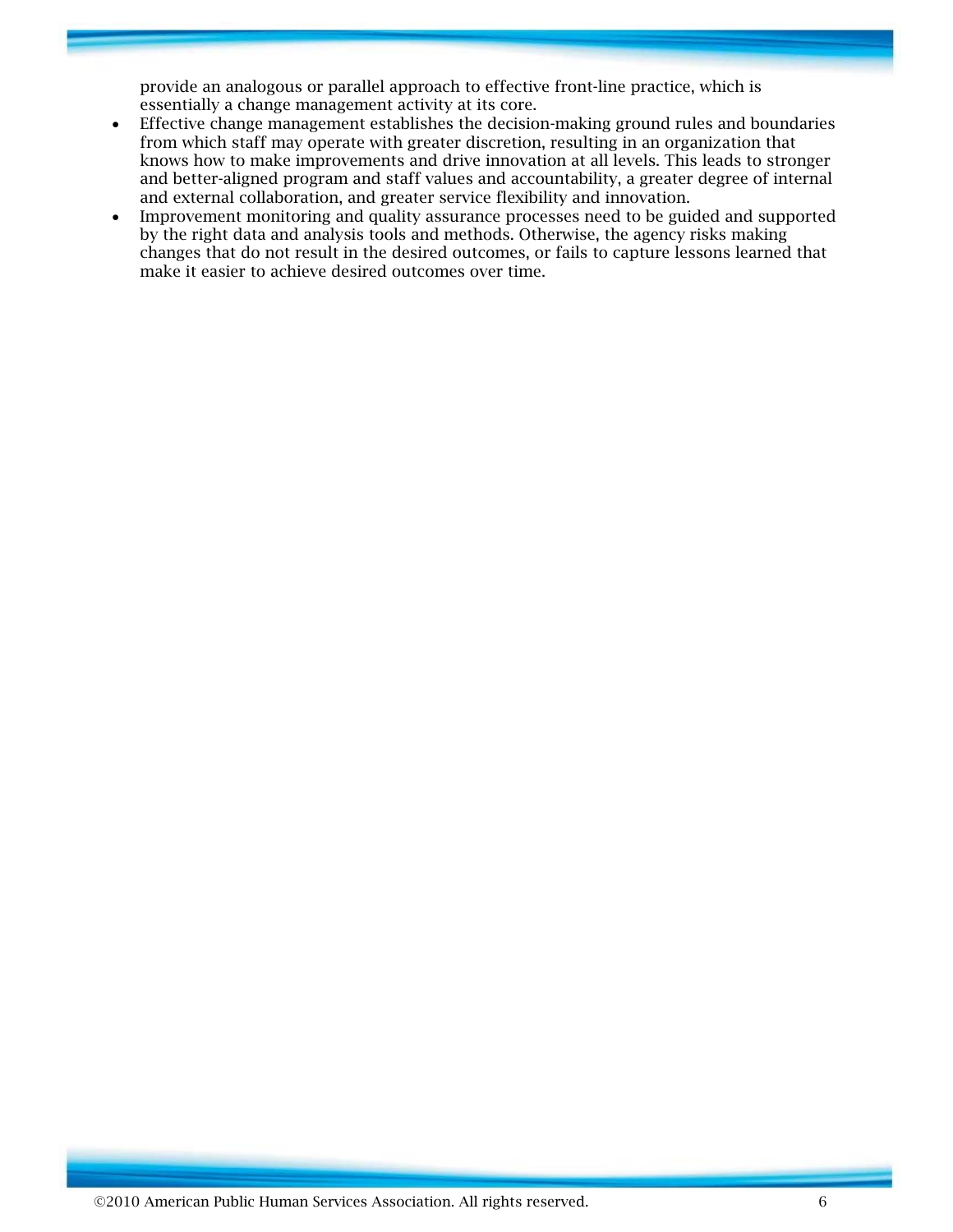# *Strategy*

## **Three Foundational Aspects**

Historically, the field of public child welfare has been more reactive than proactive in regard to change management. From the highest level of an organization developing a budget down to direct service workers responding to allegations of abuse, being ahead of the curve on trends versus reacting to immediate needs has been difficult for public child welfare staff to master. Effective change management requires all levels of an organization to be forward thinking and willing to work towards goals and desired outcomes in a manner that connects all the way through an organization from the identified leader to their management team, supervisors, strategic support staff, and direct service workers.

#### *"Macro" Change Management*

There is a "macro" aspect of change that is best led and managed through high-level change planning in alignment with the agency's strategic priorities and practice model. Broad, multiyear and cross-functional change planning efforts should follow directly from and be fully integrated with preceding or concurrent strategic planning efforts. While the primary purpose of strategy work is to determine what the agency seeks to do and why, the primary purpose of "macro" change management is to determine how to get from here to there. Strategy and change management work are not separate and distinct as much as they are a spectrum of work, where the greater emphasis is initially on strategic considerations and later on the change management ones. Indeed, a change planning effort can force greater strategic clarity and purpose to be defined, in turn leading to more effective strategic planning and practice model development over time.

#### *"Mezzo" Change Management*

A Change Plan also establishes priorities for continuous improvement: within and among particular agency functions, at the local office, program-specific or regional level, and with community partners. Continuous improvement encompasses both remedial efforts to "fix" something in the agency, as well as innovations and breakthroughs that make use of the agency's strengths and capacity to reach exemplary levels of performance. Continuous improvement also encompasses both new, additional agency activities as well as activities for the agency to automate, outsource or eliminate altogether. This "mezzo" aspect of change is best accomplished through project-driven initiatives that are led and managed by continuous improvement teams that align to clear direction and guidance from the overall sponsors of the improvement priorities. Such project-oriented improvement priorities might include redesigning staff selection and development programs to be more in line with the desired practice model, or developing a system of care approach to service delivery that is wellintegrated with other agency programs and functions. These continuous improvement (CI) efforts must become a "way of doing business" for an agency to succeed in the long run with making complex and comprehensive programmatic change happen.

#### *"Micro" Change Management*

As they become internalized and intuitive for staff throughout the agency, these CI methods and techniques become the basis for reflection, critical thinking, improvement making, innovation and creativity that occurs in an ongoing, organic way. These methods also serve as the foundation for the agency's quality assurance processes and practices. Not all improvement and innovation efforts have to be programmatic and centrally managed to be important. In fact, it's at this "micro" level of self-correction and change that many of the best ideas for improvement and innovation begin to have influence on strategic thinking and agency-wide improvement and innovation. And as this aspect of change is fully embedded within the agency, it naturally reinforces the principles and practices that are more formally advanced by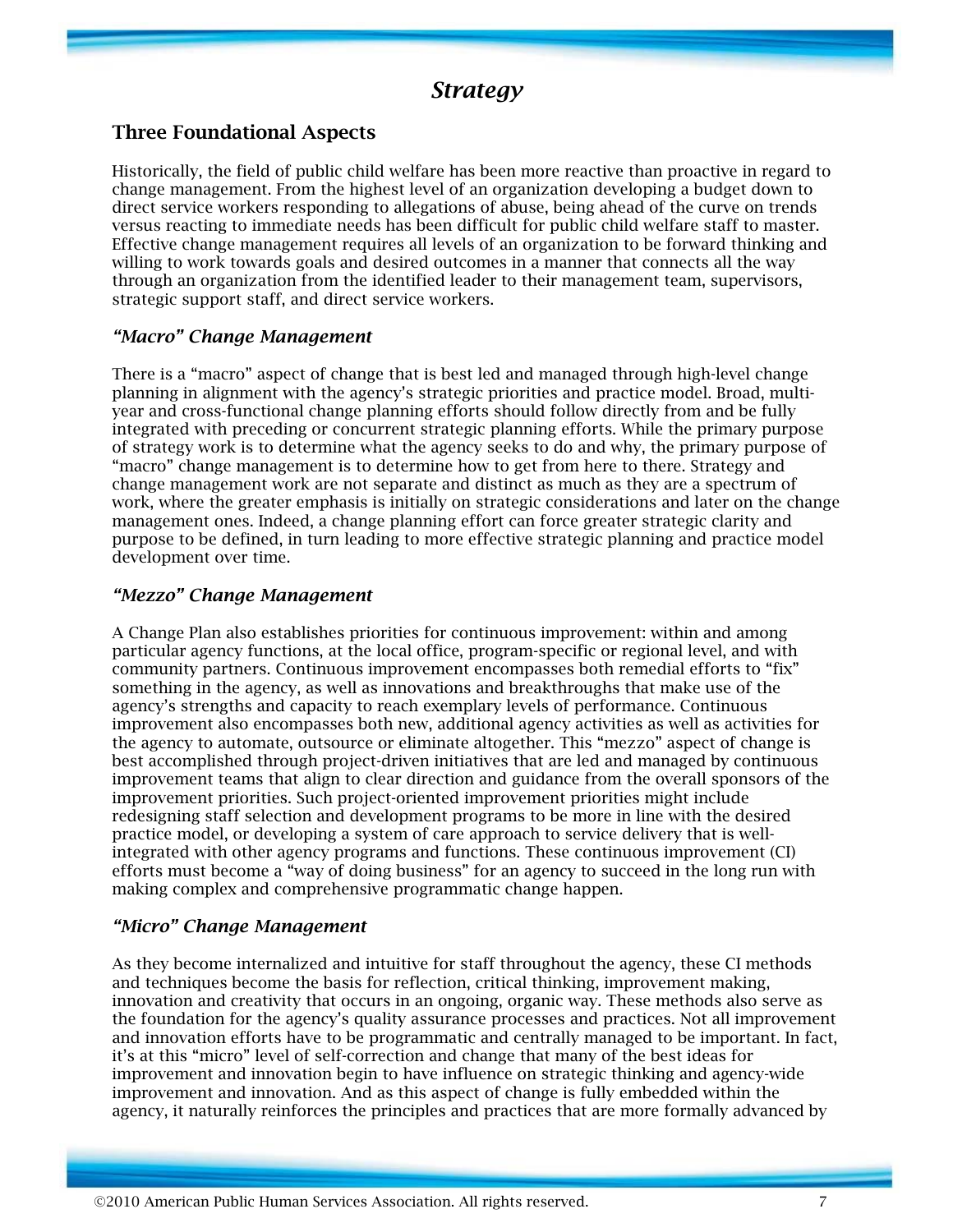the agency's practice model. The process for supporting CI is provided in the Key Process section of this guidance.

## **Improving the Agency Culture**

An agency's culture both defines and is defined by how it does its work and by how leadership treats its staff. Agency leadership defines the culture of the organization by shaping the way staff think, perceive, understand, feel and act. Culture includes the norms and values of agency staff, as well as the fundamental underlying beliefs and assumptions that leadership and staff use in their daily work and interactions. Cultures can be relatively authoritative or they can be relatively laissez-faire and neither of these options serves public child welfare agencies well. Child welfare work requires a strengths-based, solutions-focused culture that is based on empowerment: enabling staff to exercise discretion and collaborate to provide service and solve problems within well-defined boundaries such as the agency's vision and mission. It also requires a culture that is focused on who it serves, versus one focused primarily on program or staff-driven needs and interests. The macro, mezzo and micro aspects of change outlined above, if practiced by the agency and reinforced by its leadership, will result in the most effective culture for public child welfare work.

## **Change Management and Front-line Practice: Parallel Processes**

Within an agency, effective change management and effective front-line practice are parallel and mutually reinforcing processes that lead to positive outcomes. Imagine a direct service worker learning and applying the skills of effective change management: identifying problems; completing thorough assessments based on data and observations; developing, implementing, and monitoring real, strategic change plans; working collaboratively with children, youth and families on these steps and techniques. When effective, front-line practice unfolds in a parallel way to what an agency does to develop change plans, continuous improvement initiatives and ongoing performance and quality improvement efforts for the organization as a whole. By creating a culture of change management, leaders in public child welfare can provide workers with both organizational resources needed to perform job functions and the model for how positive change is possible for the children and families the agency serves.

# **Change Planning**

#### *Change Plans*

A Change Plan lays out in a clear, orderly flow the answers to a range of questions about how an agency will "make its strategic priorities happen" and thereby achieve outcomes for and with children, youth and families. It spells out the work to be done to execute agency strategy in a way that is comprehensive and concrete, yet still flexible to the unfolding realities of any complex change effort. This results in stronger partnerships, more secure funding and other forms of long-term support, better implementation of specific initiatives, clearer roles and expectations throughout the organization and within each program and functional area, and an enhanced perception of the agency and its work.

These areas include:

#### ¡ **Strategic Direction Set by the Agency Strategic Plan**

The leading section of a change plan must establish the path for improved outcomes to which the change efforts are aligned. This path must include an understanding of the agency's vision, mission and values, its core principles including reducing disproportionality and disparity, its environmental challenges and opportunities, the needs of who it serves, and especially the child and family practices that are most likely to help them improve their lives. The change plan must identify any formally established strategic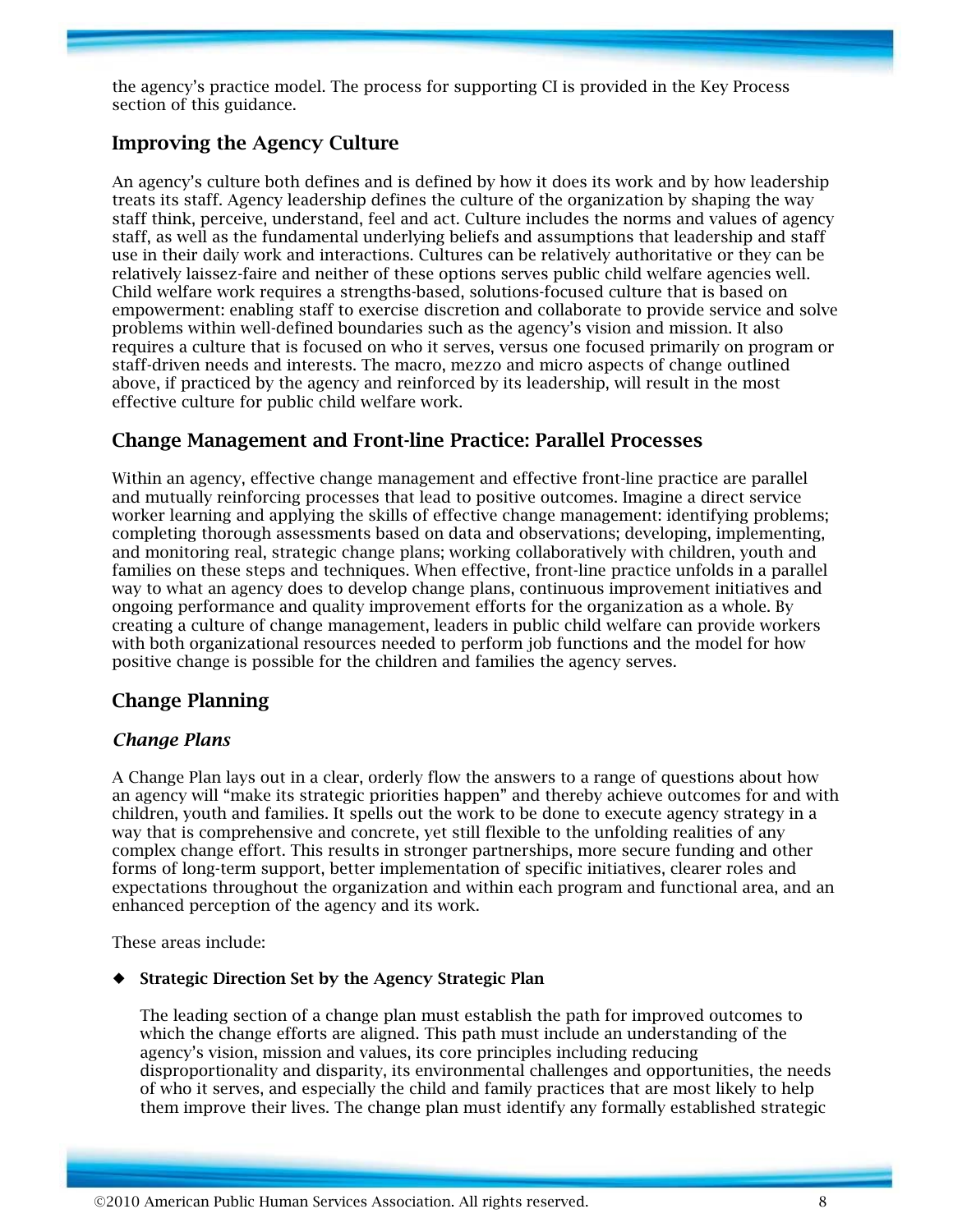goals, objectives and initiatives, stakeholder mandates and non-negotiable expectations, financial or other identified resource limits. It also identifies projects already launched and other work commitments already made, established means to measure and monitor progress, and any established oversight and governance for strategic plans and initiatives.

#### ¡ **Organizational Strengths and Gaps Related to the Strategic Direction**

While the most effective strategic plans consider the agency's workforce capacity to actually make changes happen, many do not do so. One of the primary benefits of change planning is that the agency becomes more purposeful in making changes that result in improved outcomes for the children, youth and families it serves. It also becomes more self-aware and engaged in using its strengths confidently and making improvements to its capacity to continuously improve and innovate, something we will refer to as "readiness." Complex changes are more likely to succeed when a thorough assessment is made of the organization's readiness for making such changes. For example:

- Does the agency have the structure, culture and leadership platform in place to drive successful improvement and innovation?
- Does staff have the skills, the time, the passion and the commitment to implement strategic initiatives?
- Does staff understand process simplification and streamlining of their daily efforts in order to open up capacity for new initiatives and innovations?
- Are we adding things to the roles and responsibilities of staff without understanding with equal focus what needs to be reduced or eliminated from them?
- What is the level of trust that staff and stakeholders have in the agency's executive team? Why is this?

A general continuum of readiness within which agencies should plot themselves includes: (a) an awareness of the need for changes, (b) buy-in and commitment to make the required changes, (c) developing confidence and competence for actually making the changes, and (d) self-sufficiency in doing so. If the agency is confronting a crisis or a major opportunity (e.g., a significant increase in resources), the change plan considers how this might be used as a springboard for change through awareness-building that creates a sense of energy, urgency and resolve. Agencies who commit to change but have limited experiences from which to draw will include partners and outside resources in their plans to help them through the initial stages. And while any change effort will encounter obstacles along the way, these can often be anticipated and planned for proactively, often by taking advantage of one of the agency's strengths in making change happen. If the agency's readiness and capacity for change are stronger than these obstacles, change efforts will generally succeed.

#### ¡ **Resources and General Tactics for Change and Innovation**

Once the agency's strengths and gaps for making change happen have been identified, it should identify how it will make use of those strengths and shore up those gaps in general, in turn improving the likelihood of successful change or of changes being made with less time and energy required. Here are the primary "readiness factors," or areas for an agency to either make good use of its strengths or address its gaps in order to make complex changes happen:

- Establishing a well-understood and practiced set of leadership beliefs and norms
- Employing communication plans and tactics for building the "public will" inside and outside the agency through shared purpose and meaning
- Enlisting stakeholders and people it serves into the agency's change efforts, employing constructive political tactics along the way
- Building trust with the majority of staff through efforts that demonstrate top management's caring, integrity, openness, reliability and competence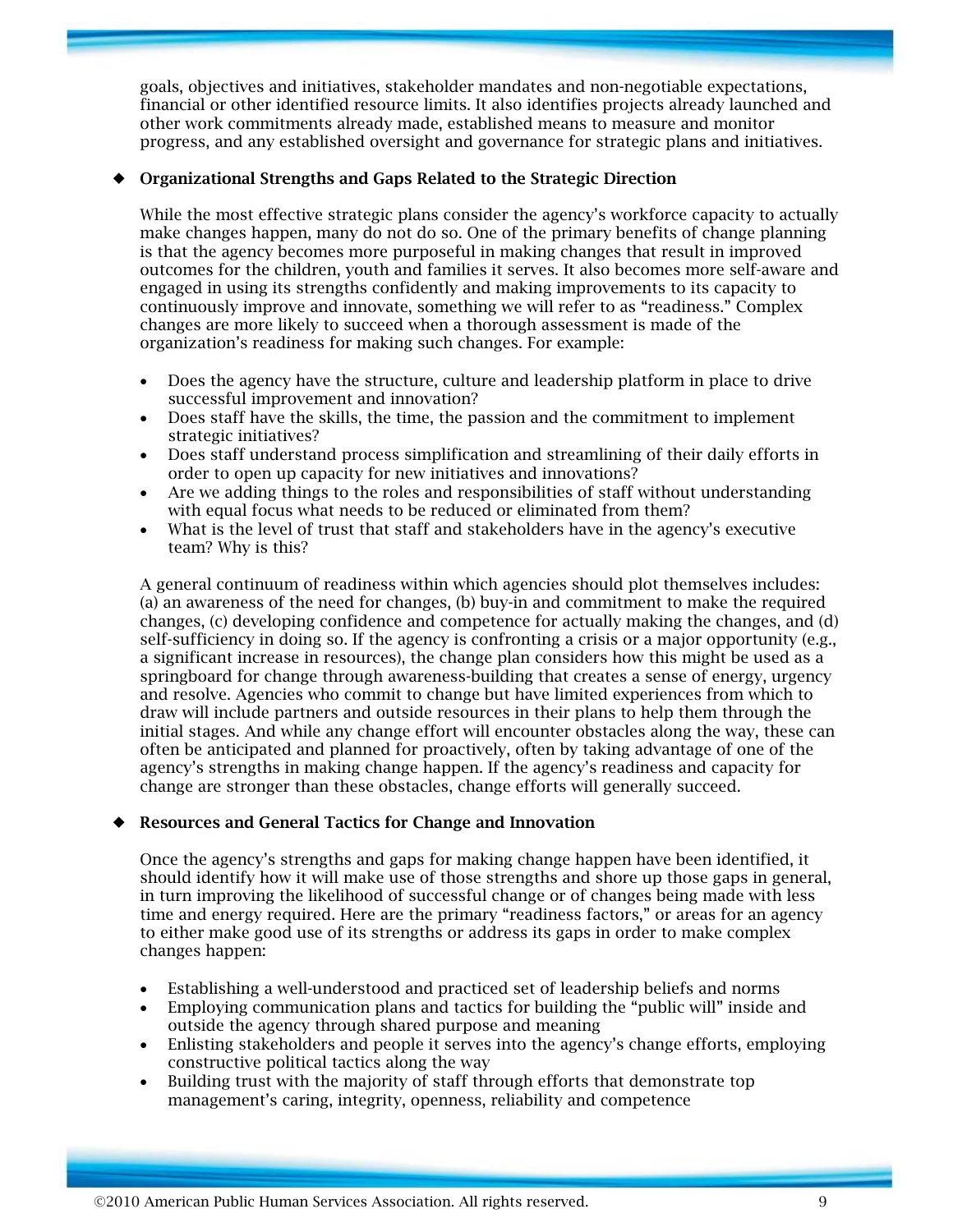- Promoting supervisory effectiveness in coaching, mentoring and communicating with staff
- Including staff in decision-making wherever their expertise and buy-in are needed
- Empowering staff to make decisions and take action within clear boundaries
- Shifting ownership and responsibility for continuous improvement and innovation from top management to program leads and local office management teams
- Identifying and using "champions of change"—staff with passion and commitment to build up their teams and achieve the agency mission
- Employing tactics for understanding the root causes of resistance, enfranchising the constructive resistance, and then minimizing entrenched resisters to change and innovation
- Employing methods for gauging staff capacity and skills for doing more and for doing new and different things
- Maximizing staff development resources through a combination of classroom training (for primarily technical or routine tasks) and mentoring or facilitation efforts (for more relational or dynamic areas of their work)
- Establishing the needed programs and systems for change and innovation through support functions like HR and Training, IT, Finance, Communication, Quality Assurance, Policy, Planning and Facilities
- Scanning and taking ideas from best practice and case study resources, both within the child welfare field and from other fields with analogous challenges

#### ¡ **Specific Plans and Commitments: Major Project or Work Priorities**

The agency's strategic planning activities should include a set of high-level strategic objectives and initiatives for improving outcomes, and these should be enhanced by the above-mentioned readiness assessment and related planning. Once a comprehensive set of improvement and innovation activities and projects has been identified, the agency can more thoughtfully sequence and phase these activities over time.

In a complex change effort, it is usually best to plan over a multi-year timeframe, organizing the agency's efforts into quick wins, mid-term and long-term changes. Quick wins can be accomplished within 30 days and within current capacity limits, with reasonably good staff and stakeholder buy-in. They often set the stage for more challenging change initiatives. Phases of change tend to move sequentially from efforts to generate input and buy-in, to those that build and support required workforce capacity (including eliminating legacy tasks and activities that add little value), and finally to the most complex program innovations and general projects.

#### ¡ **Timeframes, Milestones and Governance**

At this level of change planning, specific milestone dates and detailed action plans can be developed. The key is to put form over substance, as there are many task planning and project management methods that can be overly complex and confusing. The priority is for public commitments to be made by all those with a role in a change effort, and converted to written accountabilities that connect to the performance management system. This serves to both clarify roles and strengthen follow through, in turn building trust and credibility.

Sponsor groups, continuous improvement teams and working committees must be established for the most complex initiatives within a change plan, and continuous improvement processes must be well-engrained in these efforts. Milestones such as the shift from one phase of the change plan to the next should be identified to provide an ongoing sense of progress and set the stage for periodic recognition and celebration. Effective governance establishes who is responsible for oversight of the change effort as a whole and for making any modifications to the change plan as reality unfolds.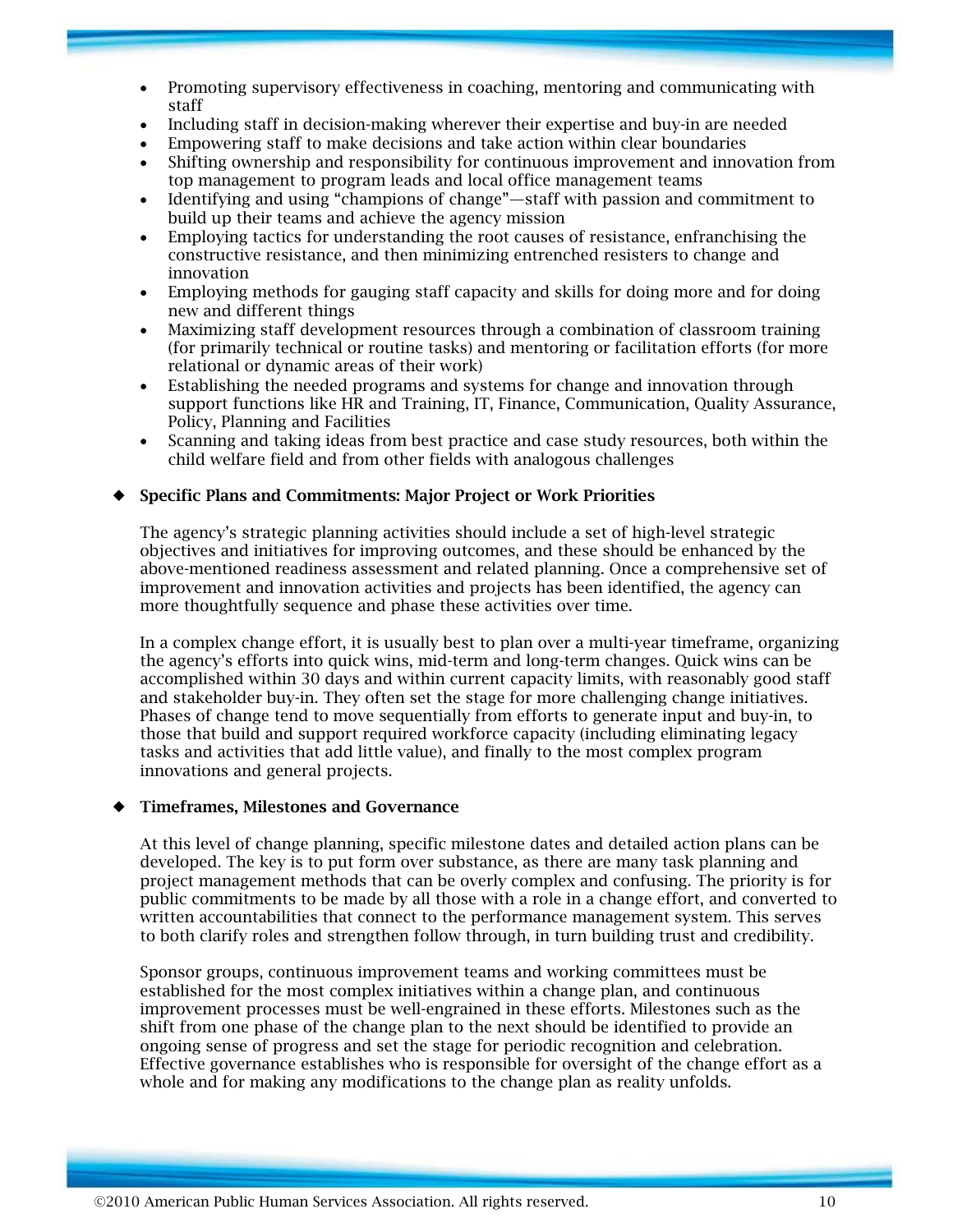#### ¡ **Data, Measures and Related Methods**

In developing a change plan or a continuous improvement project, agencies must have information and insights about their environment, their readiness to change, and the root causes for significant readiness gaps that their data and measures should provide. Once a complex change plan or continuous improvement effort has been launched, it is vital to capture progress, impact and lessons learned. Effective monitoring relies on having data that measures what the agency is trying to change and that encompasses data about agency capacity, service effectiveness and the impact of programs and services on child and family outcomes. Methods that agencies use to collect the needed data include surveys of people it serves, stakeholders and staff, quality control data from crucial points within operational processes, and statistical data related to ongoing experience such as staff turnover and recidivism.

#### *Accessibility*

The change plan should be portable, adaptable and user-friendly so that it is accessed on an ongoing basis and refined as continuous improvement teams and work committees "learn by doing" things more strategically and feed back to the planners. Like all effective plans, change plans are never perfect. Rather, they serve as a touchstone for organizing resources and activities, adapting and adjusting to an unfolding reality and set of insights.

#### *Linkage to Other Change Plans*

In many agencies, the public child welfare change plan is developed in accord with a broader agency or community change plan, while in others it may set the pace for such efforts, especially with private providers working under contract for the agency. Each agency's environment presents different change management-related opportunities and challenges. The important thing is not to develop a change plan in a vacuum.

#### *Addressing Disparity and Disproportionality*

Reducing disparity by identifying and addressing its root causes is a critical priority within an agency's strategic and change plan efforts. Effective change plans address the goal of reducing disparity on two levels. First, an agency that is identifying and addressing readiness factors for change will, by definition, be identifying any gaps related to trust, leadership, management and supervision that would in turn link to most root causes of disparity. For example, an agency whose leadership team does not value including minority or marginalized perspectives into its decision-making process will experience difficulties with generating staff commitment for change, and the agency will likely also be experiencing a higher degree of disparity.

Second, the methods used for driving continuous improvement, similar to effective child and family practice, are highly participatory, transparent, include diverse perspectives and test multiple and sometimes unorthodox alternatives. Participants are "seen" not as types but as unique individuals with unique talents, norms and perspectives. Paradoxically, this way of "seeing" others and being "seen" typically enables commonalities and common ground to be discovered. This modeling of effective practice within the agency's continuous improvement efforts should both reduce disproportionality and disparity within the organization and demonstrate to caseworkers how to do the same with the children, youth and families they serve.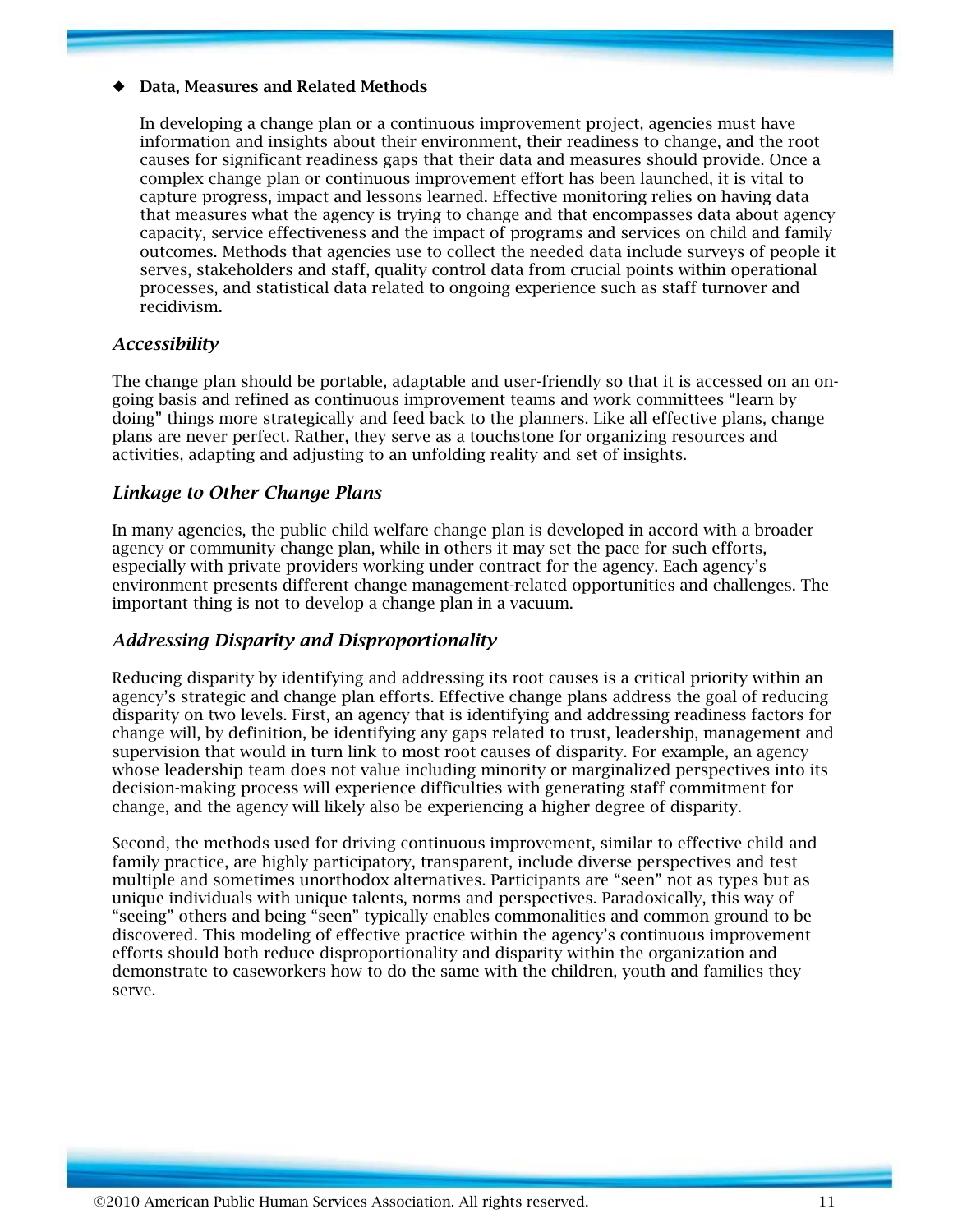# *Key Processes*

## **The Continuous Improvement (CI) Process**

Beyond change planning, effective change management relies on having in place a formal process of continuous improvement (CI). As a result, the priorities established in the change plan lead to efforts that actually make the priorities within the plan happen. CI efforts also reinforce the agency's practice model and overall readiness for change, as they embody the principles and values of empowerment, learning by doing, innovation, and inclusion.

An effective formal CI process includes three tiers of organization: sponsor groups, continuous improvement teams, and working committees. Sponsor groups charter and authorize specific projects and initiatives and provide ongoing oversight for these efforts. Continuous improvement teams actually manage the CI process, while working committees may be formed to tackle the most complex assignments that the continuous improvement teams generate, such as designing or revamping a service, process, program or practice.

An effective CI process is systematic and includes the following general steps a continuous improvement team should follow for making improvements to areas of priority for the agency:

- Defining improvement areas and desired future states in operational terms,. For example, "culture" is often a priority area for improvement in agencies, but an operational definition might focus on communication, decision-making, delegation, and follow-through in order for the improvement effort to be concrete. Alignment to strategy and to the priorities of sponsors is a key feature of this step in continuous improvement.
- Assessing the current state sufficiently to establish a baseline for improvement and to identify observable, measurable strengths and gaps.
- Identifying the specific sources of resistance within the agency that will affect the pace of mid- and long-term change initiatives.
- Identifying the root causes of strengths, gaps and sources of resistance in order to discover actionable areas for improvement that do not merely treat symptoms, resulting in the intended impact on performance, capacity and outcomes.
- Identifying "quick win" remedies to increase credibility and capacity for the change process and to build energy, commitment and consensus for longer term remedies. Quick wins include both doing new things and eliminating things that truly need not be done.
- Identifying and planning for mid and long term remedies, taking into account:
	- How to enfranchise constructive forms of resistance—that which serves to improve the change effort by identifying blind spots and limitations within it (e.g., improving the communication regarding why a change effort is important)
	- How to minimize non-constructive forms of resistance (e.g., turfism, resistance based on agendas that are inconsistent with the agency mission and values)
	- What time will be required for complex changes where resources are limited
	- What the sponsors of change can and cannot currently control
- Implementing these remedies often involves the formation of working committees, and at times, further continuous improvement team work. Establishing detailed task plans and a concurrent communication plan to help track progress and troubleshoot obstacles.
- Monitoring plan progress, actual versus expected impact, and lessons learned for further refinement of the continuous improvement process as a whole, creating a "loop" back to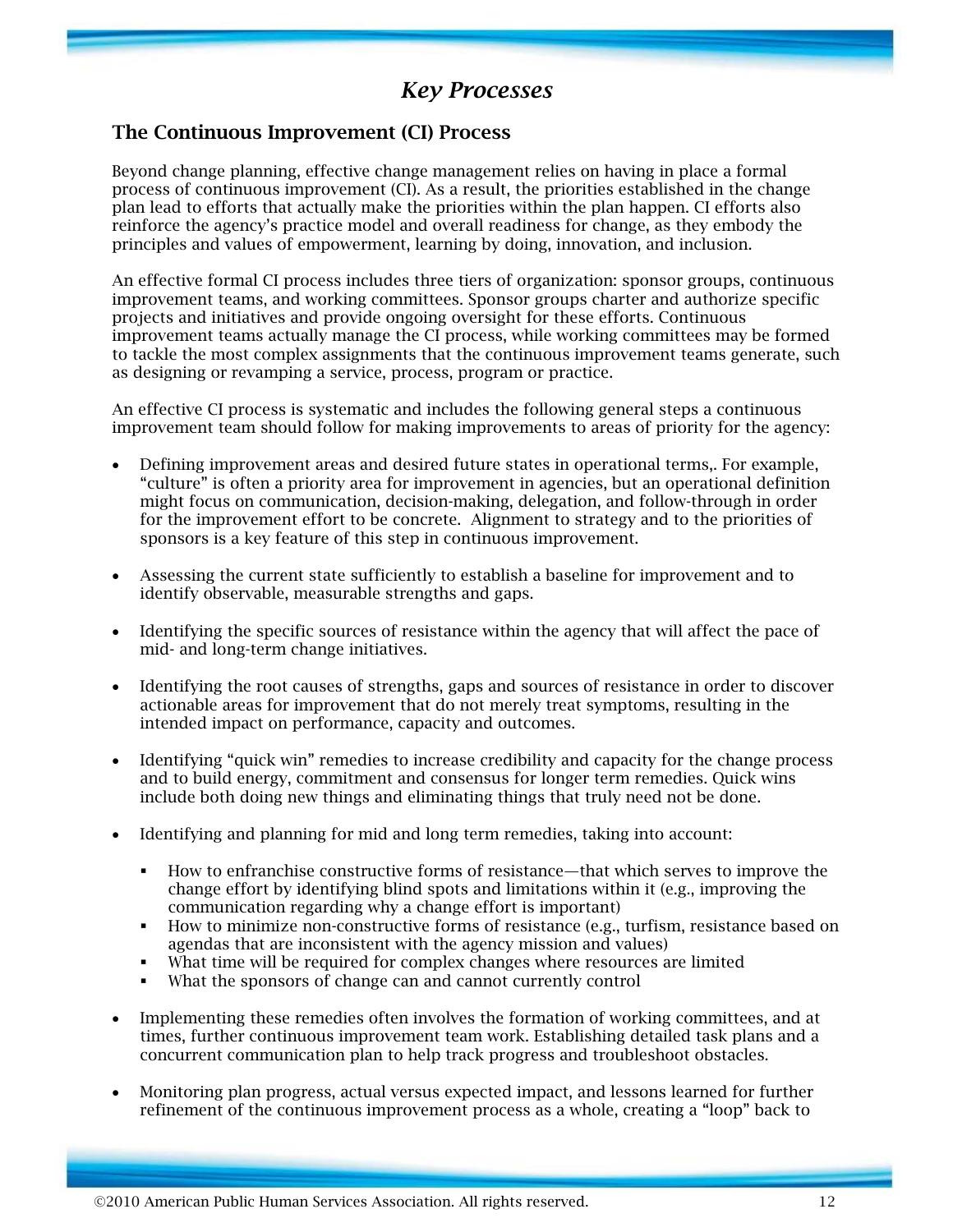both additional CI work in the previous steps and to the sponsor group for adjustments to the overall charter and scope of the improvement effort.

# **The DAPIM™ Model and Root Cause Analysis**

APHSA developed a model that illustrates this CI process as an ongoing cycle or "flywheel" that moves through five general stages of Defining, Assessing, Planning, Implementing and Monitoring (linking back to the previous steps). In its experience supporting agency CI efforts, APHSA finds that agencies often "jump" from identifying a gap to developing solutions, without taking the time needed to understand the root causes for why a gap exists. Effective root cause analysis typically requires "peeling the onion" of a gap one to three times before arriving at its root cause and related general remedy.

# **The DAPIM™ Model and Performance Improvement Plans (PIPs)**

Agency PIPs typically define the CFSR-based performance standards, measure current agency performance against those standards, and list a set of actions for addressing any current gaps between these standards and measures. When using the DAPIM**™** flywheel technique, agencies enhance their standard PIPs by also identifying the root causes for their gaps, developing implementation plans that are more targeted and sequenced over time, and establishing mechanisms for monitoring those plans for follow through, impact, lessons learned, and adjustments to make. This is in line with the best intentions of the CFSR and PIP process.

# **Data Collection and Analysis**

At both the macro change plan level and within targeted continuous improvement efforts, processes must be in place that yield three types of data to support them: environmental scanning and baseline assessment; monitoring agency performance and impact on children and families; and communicating with staff and stakeholders. Characteristics of these data include:

- Data to gauge the perceptions of and gather input from children and families served, staff and stakeholders
- Data that can be manipulated and analyzed in different ways, enabling thoughtful root cause analysis
- Longitudinal data across programs that focus on progress being made by particular children, youth and families over time
- Data that supports progress toward the desired outcomes and federal measures of safety, permanency, and well-being
- Data that are not just numbers but anecdotal "stories" of children and families served and how agency support for them leads to desired outcomes.

## **Decision-Making**

Determining the priorities for continuous improvement efforts is an ongoing role of senior-level sponsors of CI within the context of an unfolding strategic and change plan cycle. This role requires applying the CI process to the strategic and change plan efforts themselves, identifying strengths and gaps within them and establishing new or adjusted initiatives and chartering new or amended CI teams.

## **Communication**

When the continuous improvement process is open and inclusive of all levels of the organization, stakeholders and partners, the result is more buy-in and commitment versus resistance or confusion, and more innovative and realistic tactics and initiatives. Effective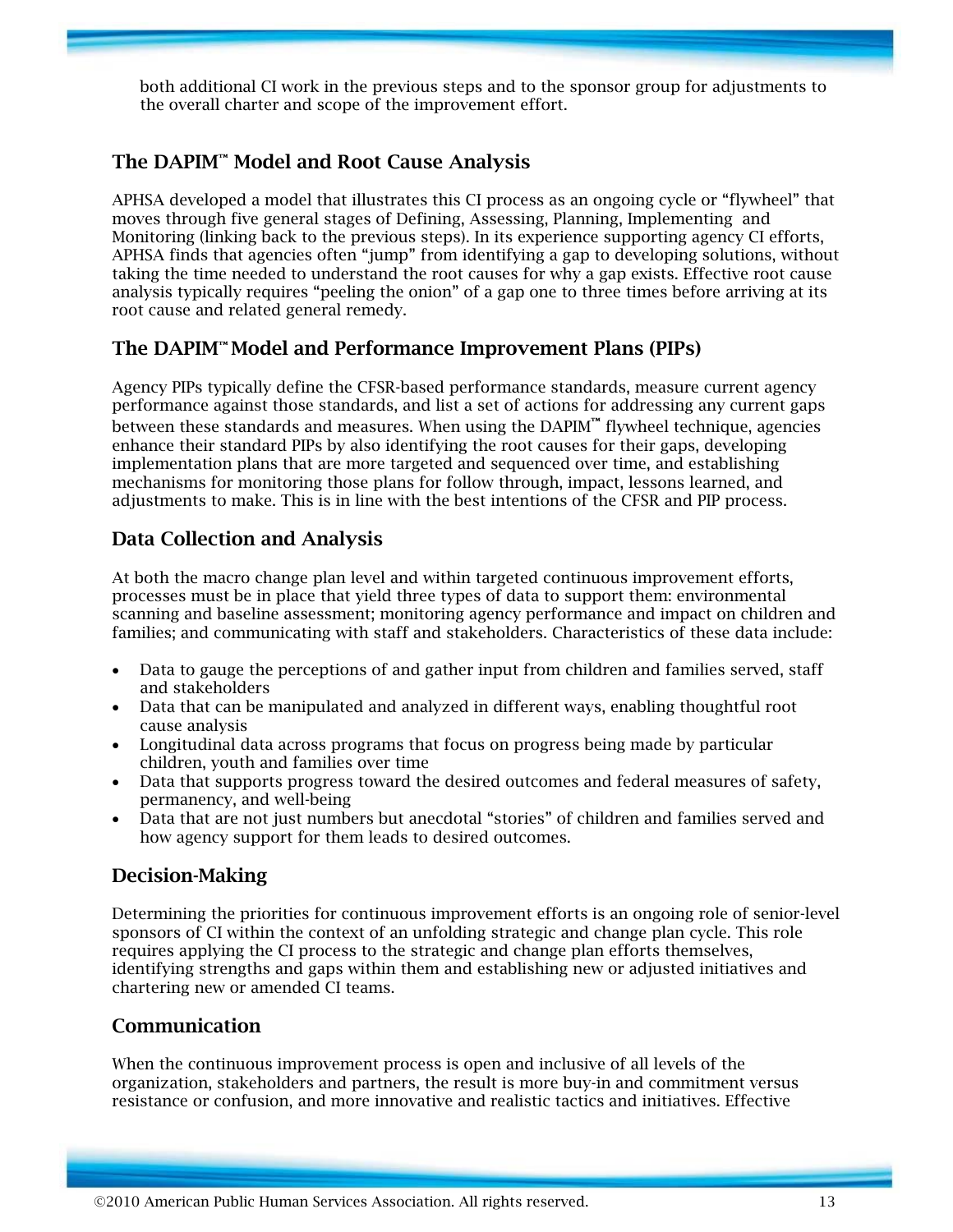agencies use comprehensive communication mechanisms to keep those it serves, staff and stakeholders informed and build understanding, buy-in and participation.

## **Celebrating Progress and Taking Risks**

It takes a lot of energy and passion to sustain change efforts, and teamwork and collaboration are essential to maintaining this energy and passion. And there are risks in attempts to innovate and collaborate resulting in failures, mistakes and frustrations. At times, agencies become risk averse, preferring to do things within strict compliance boundaries (e.g., placement in licensed homes) instead of taking measured risks in the best interests of children, youth and families (e.g., placement with relatives).

Well-designed methods and activities to frequently recognize and reinforce the strengths of the agency and the progress being made by both individuals and teams are essential to maintaining that energy and tolerating that risk. Recognition programs should stimulate healthy, fun competition and promote individual and team goals. These programs should at the same time emphasize that appropriate risk-taking and related failures are constructive learning experiences—indeed, the primary means for generating important new insights and making important course corrections.

## **Professional Development**

Developing staff capacity and capabilities in alignment with change planning and continuous improvement priorities requires effective methods for professional development. Staff capacity must be built to support desired outcomes such as recognizing disparities or appropriately engaging families. Leadership and supervisory development programs should be built around change and continuous improvement efforts themselves, versus employing abstract or conceptual curricular approaches. All staff should understand, buy into, and internalize the critical thinking steps used in the agency's continuous improvement process.

## **Performance Management and Other HR Programs**

Evaluations and individual or team development plans are most powerful when they are explicitly linked to the strategy and change plan. Processes and methods that supervisors use must be objective, consistent, constructive and collaborative with those who need to improve their performance. Hiring and promotions should be based on those positively reacting to the culture of change vs. those that resist in non-constructive ways. These same principles apply to programs, functions and individuals within the agency, as well as when establishing and managing contracts with private providers.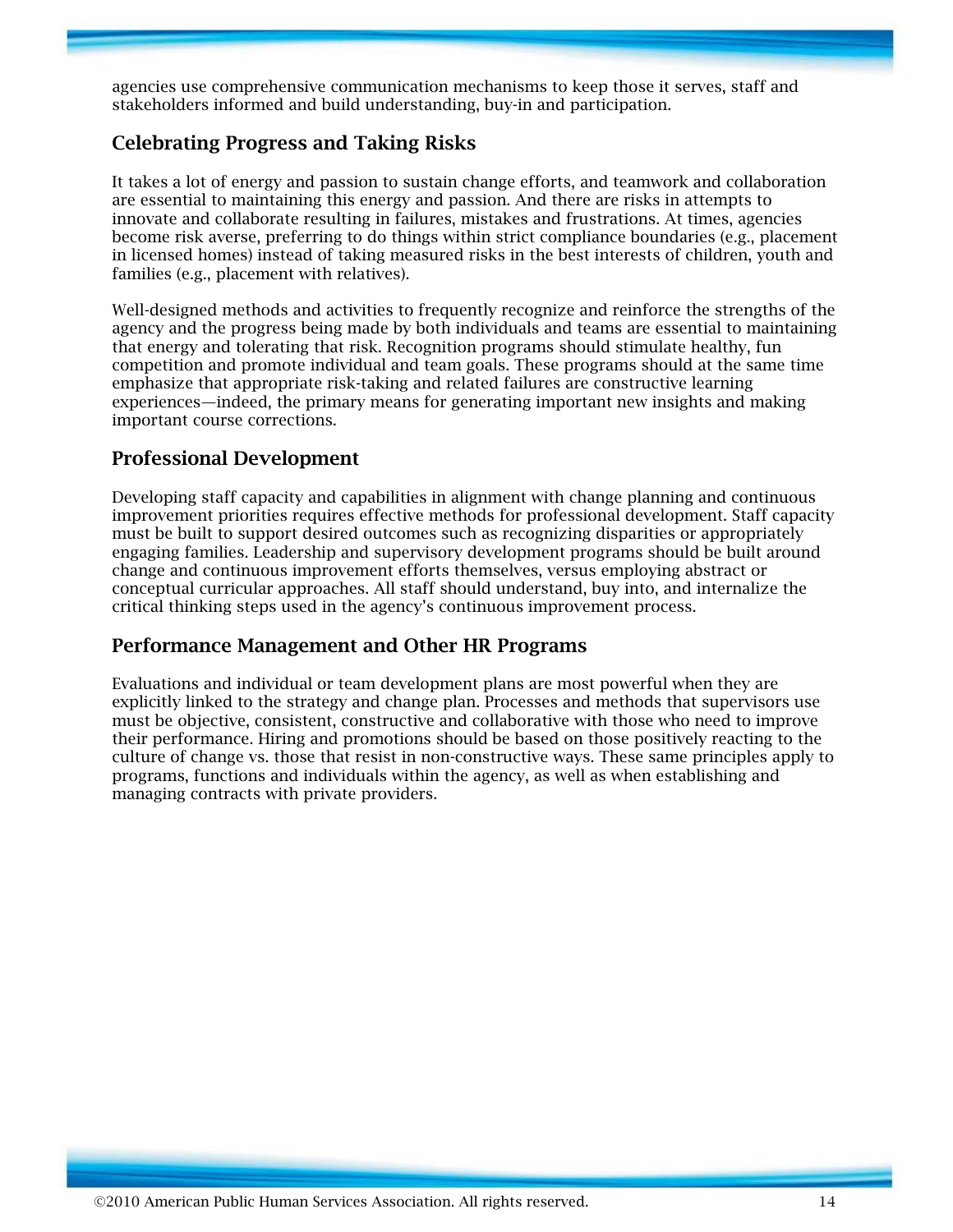# *Operations*

What does it look like when continuous improvement and innovation have been wellestablished and realized in the daily operation?

#### **Continuous Improvement and Front-line Practice**

At this "micro" level of change management, the DAPIM**™** flywheel and related methods can be easily adapted to support direct field staff in helping the people they serve through a change management process of their own, helping them learn how to:

- Define improvement areas and a desired future for themselves in concrete terms
- Assess their current situation, including both strengths and gaps, and determine the root causes of those gaps
- Plan and implement remedies to address those root causes, leveraging their strengths as they close those gaps
- Monitor those plans and activities at each family or youth meeting

#### **Continuous Improvement and Quality Assurance**

CI as an ongoing practice within an agency is either targeted to change plan priorities, to specific "hot spot" improvement or innovation topics that arise on an ongoing basis, or to the routine operational work of quality assurance and improvement (QA). Whether focused on case management or other vital processes within the agency, effective QA processes use criteria for satisfaction and measures of quality that are directly related to agency strategy, and they examine all of the relevant, informative points in the process being evaluated. For example, a quality check at intake that monitors and troubleshoots accuracy and timeliness will not be sufficient if an agency's strategic objectives include reducing disparity, improving service perceptions, or connecting an individual or family to a fuller range of services when needed.

Effective agencies establish roles and required skills for their QA specialists such that they are able to facilitate "micro" continuous improvement efforts with their internal clients, whether that is for a particular worker's struggles, a pattern of problems at a particular point in the casework process, or for the CFSR and PIP efforts as a whole.

## **Role Clarity**

The ultimate responsibility for change plans and sponsoring continuous improvement efforts rests with the executive team. Assessing and building agency readiness for change are ultimately the responsibility of department, program and function heads. Designing and refining key processes are the responsibility of middle management, and daily performance in alignment with change and continuous improvement priorities is the responsibility of supervisors and front-line staff. Multiple hats are common in smaller agencies.

#### **Supervision**

Supervisor performance is crucial for sustaining change plans and continuous improvement efforts. Supervisors support and reinforce the effective implementation of plans and projects, build and maintain staff support and either enfranchise constructive resistance or minimize non-constructive resistance, and connect operational data and perspectives back to change and CI efforts as part of effective monitoring. And effective supervisors use the same CI approach and steps when coaching their staff as are used in "mezzo" CI initiatives.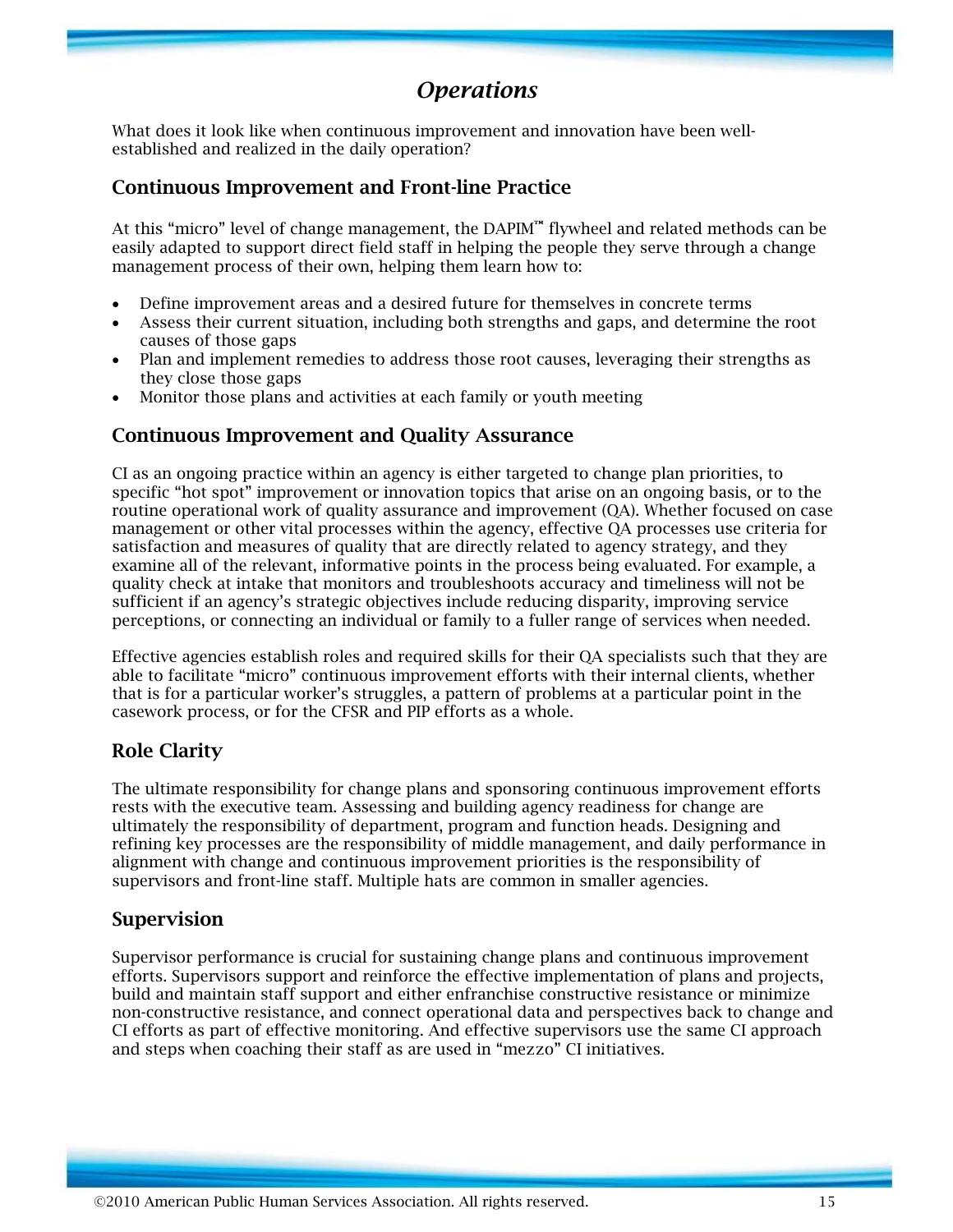## **Staff Perceptions and Feelings**

In effective change efforts, the typical member of the staff is engaged in the change process in a way they feel is important, feels a sense of excitement and hopefulness about the particular change effort underway, and believes the agency continuously improves itself and employs progressive and innovative programs and practices. Agency communication mechanisms (e.g., newsletters, intranet sites, town hall meetings, supervisor-led unit meetings) are shaped around key messages that reinforce this. Staff provides ongoing feedback and a front-line/direct service perspective to those sponsoring change efforts. Strengths and progress can be discerned through staff climate studies, focus groups and/or action research.

## **Support Functions**

A planning function well-connected to a communications function is a useful mechanism for supporting agency-wide change plan work. HR, Training, IT and Finance also play critical supportive roles in change planning as well as in many facets of continuous improvement, and must be included from the beginning and throughout such efforts.

#### **Diversity and Inclusiveness**

Agencies who are continuously improving do so in a highly participative way, bringing together points of view from a number of different levels and functions within an agency, as well as from stakeholders and those served. Innovations and novel solutions are often achieved as the result of adding minority or previously marginalized perspectives to more commonly held viewpoints. The dialogues that occur result in participants knowing and valuing each other in a more in-depth way and listening to each other sufficiently to discover common ground, as opposed to "labeling" each other from a distance as "different and threatening," never moving on to constructive problem solving and at times, breakthrough innovation. These dialogues serve to reinforce the values within a culture that is able to identify and reduce disparity and ultimately disproportionality.

## **Data Collection and Analysis**

"Good" data are needed for baseline assessment, root cause analysis, and ongoing monitoring of both broad change plans (e.g., environmental scanning) and targeted continuous improvement projects. Information services resources must be in place that:

- Measure progress being made by each child, youth and family over time
- Balance quantitative and qualitative factors
- Collect and analyze feedback from children and families served as well as stakeholders
- Include data about private provider and other partner services and their impact
- Are worker-friendly and accessible.

#### **Learning Organizations**

To the extent that an agency does its work systematically and collaboratively, taking the time to reflect on real-world experiences and the lessons inherent in them, effective knowledge management and a learning organization will be the result. In effective learning environments, participants feel both safe enough to be open and collaborative as well as accountable for making improvements to their performance and capacity. Learning takes place in a wellmanaged way at many points within effective change efforts as:

- Change plans are developed to expand upon and deepen strategic plans
- Assessment takes place within change planning and continuous improvement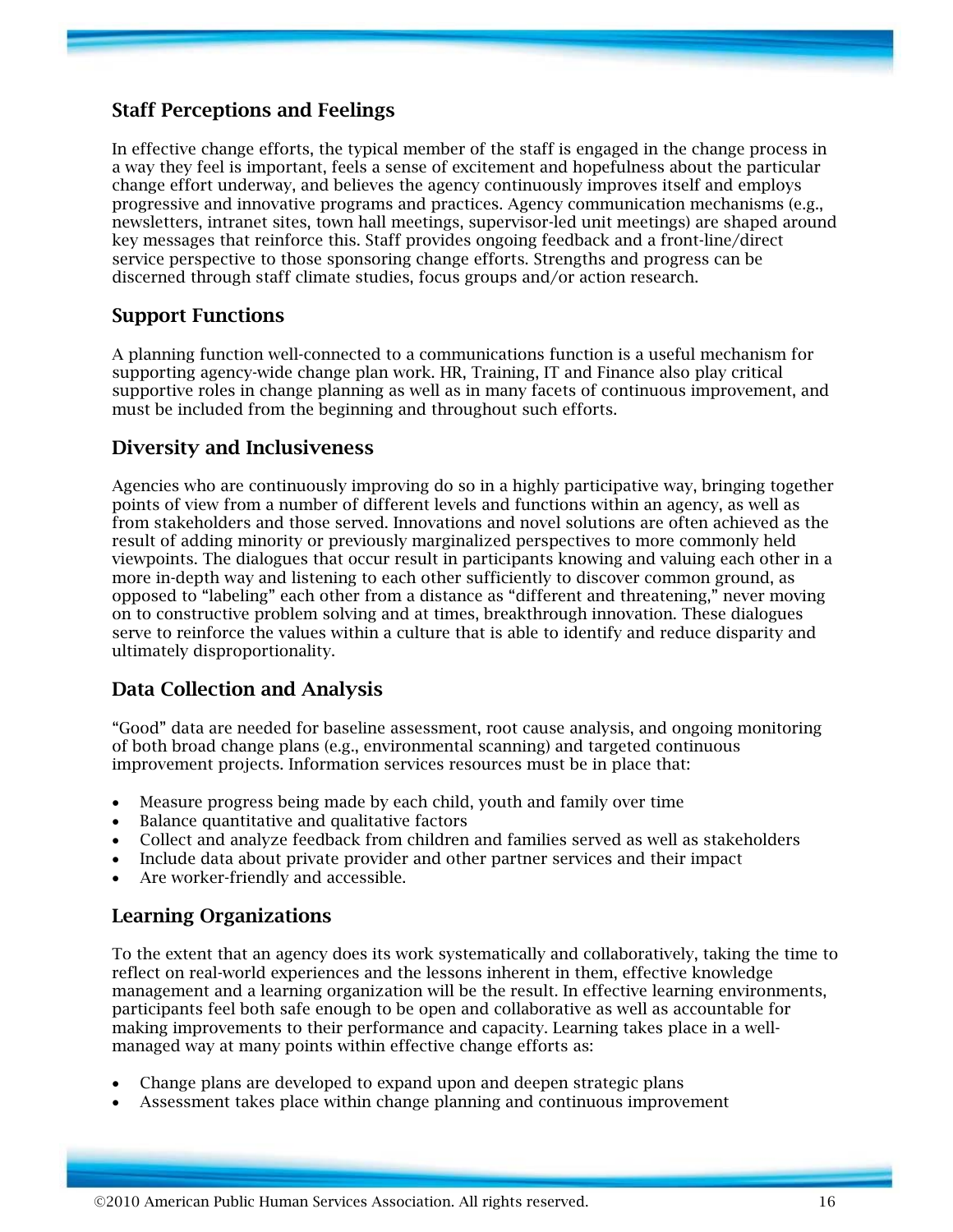- Services, programs, processes and tools are designed or revamped to address gaps
- Constructive feedback from resisters is considered and enfranchised
- Data are manipulated, analyzed and converted into knowledge and insight
- Decisions are made in a more participative, inclusive manner
- Continuous improvement teams and working committees solve problems within specified boundaries
- Quick wins, plans and new designs are implemented, experienced and monitored
- Legacy ways of doing things that cannot be demonstrated to add significant value ("sacred cows") are discarded as part of agency capacity building
- Successes, challenges and lessons learned are shared across programs, functions and regions
- Innovative staff development efforts and rich communication initiatives are launched in alignment with change plan priorities
- Case studies are written, presentations are made and cross-departmental mentoring occurs to capitalize on successful change management experiences
- Continuous improvement methods and techniques are internalized by individuals and teams, and connections are made between those applied to organizational issues and those used with children, youth and families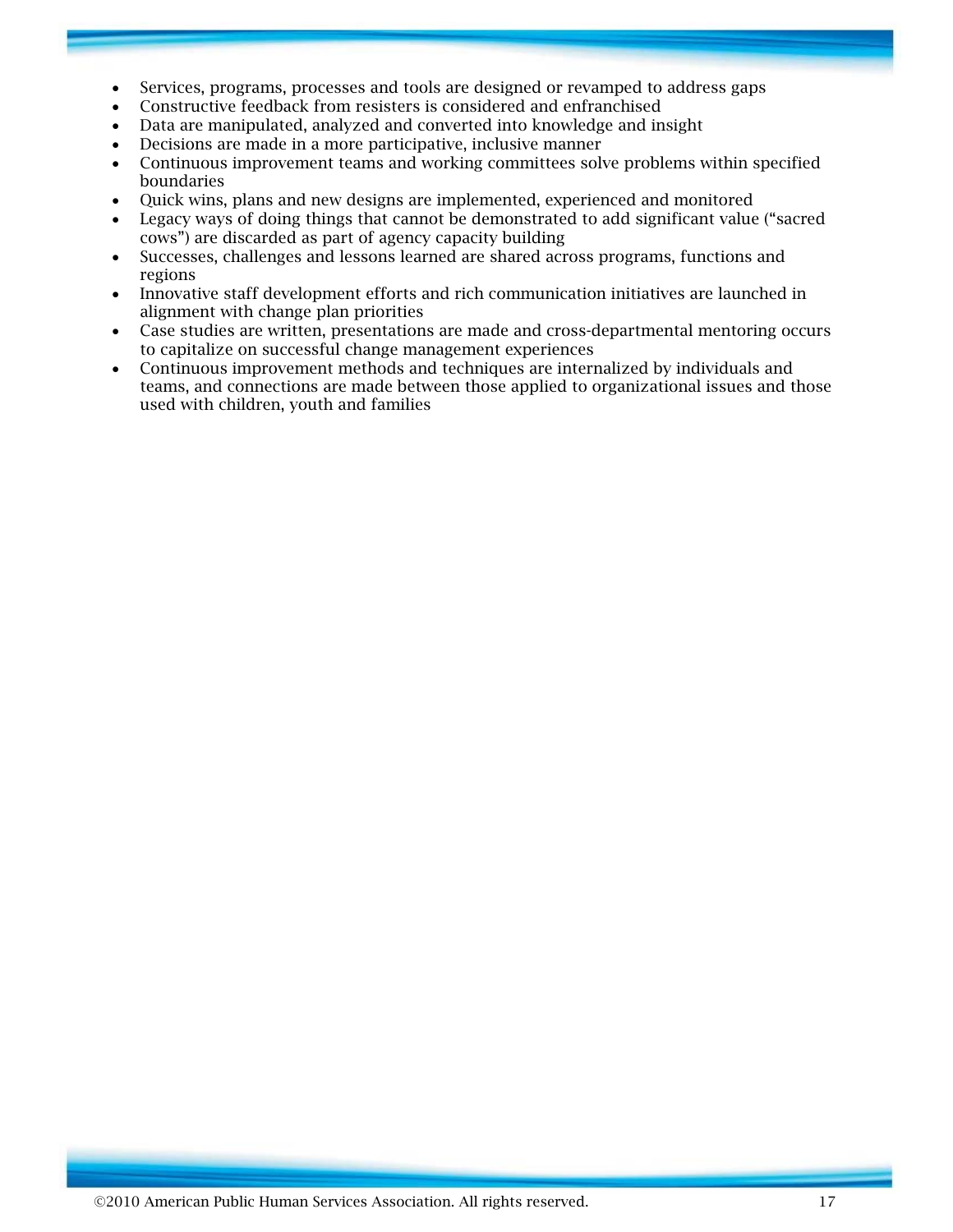# *Implementation*

How does an agency go from "here to there" in establishing and implementing an effective approach to change management?

## **Participation and Input**

As opposed to the "war room" or "executive retreat" method, change planning and continuous improvement efforts must bring in data and perspectives from all levels of the agency, those being served, and a range of stakeholders. Openly testing and refining assessments and plans in a highly inclusive way, and involving a broad range of staff in an ongoing "feedback loop" as changes are monitored over time generates buy-in and understanding and helps to groom leaders and future executives.

## **Facilitation**

Change Plan development and CI efforts can be highly innovative and enriching developmental experiences in and of themselves. The facilitation of participative working sessions that result in such an experience should be highly customized and dynamic, allowing for safe, candid reflection by those involved, while still resulting in concrete work products and clear accountability. Effective facilitation skills used with agency CI teams are analogous to those used with children and families served (e.g., establishing trust and rapport, creating a sense of safety and transparency, active listening, steering vs. mandating, etc.) An agency's planning or staff development functions should include such facilitators or contract with an outside facilitator.

## **Leadership Roles**

Given that effective implementation of changes requires a highly inclusive approach, leadership effectiveness is critical for this approach to thrive. Executive teams develop strategic plans that include the goals and objectives that direct change initiatives. They realistically assess organizational readiness for change and provide for its sustainability (e.g., required data resources). Senior leaders clarify who has the authority for making change happen, reinforcing that authority as needed. Sponsor groups charter and set boundaries for continuous improvement teams and review their efforts and progress over time.

## **Leadership Influence**

Leadership roles within a change process include communicating within and outside the organization. Leaders "build the public will" by providing a clear and concrete definition of what practice model is being advanced, what strengths are in place, what problems need to be solved, what improvements and innovations are desired, what is tangibly being done, and what is being learned along the way. They are persuasive champions of the change effort, instilling a sense of excitement about the possibilities and pragmatic resolve to actually make good things happen. Leaders also create constructive relationships with dissenters, establishing a balance between safety and accountability with them. They listen to staff and stakeholders and adapt change efforts as appropriate, modeling inclusiveness and learning, while at the same time reinforcing their resolve to core practice model principles and outcomes for children, youth and families.

## **Power and Politics**

In order to drive successful changes in an environment with competing interests and perspectives, leaders must be politically astute and savvy. Leaders assess who can either influence or detract from the changes they are attempting to make, and then gauge the degree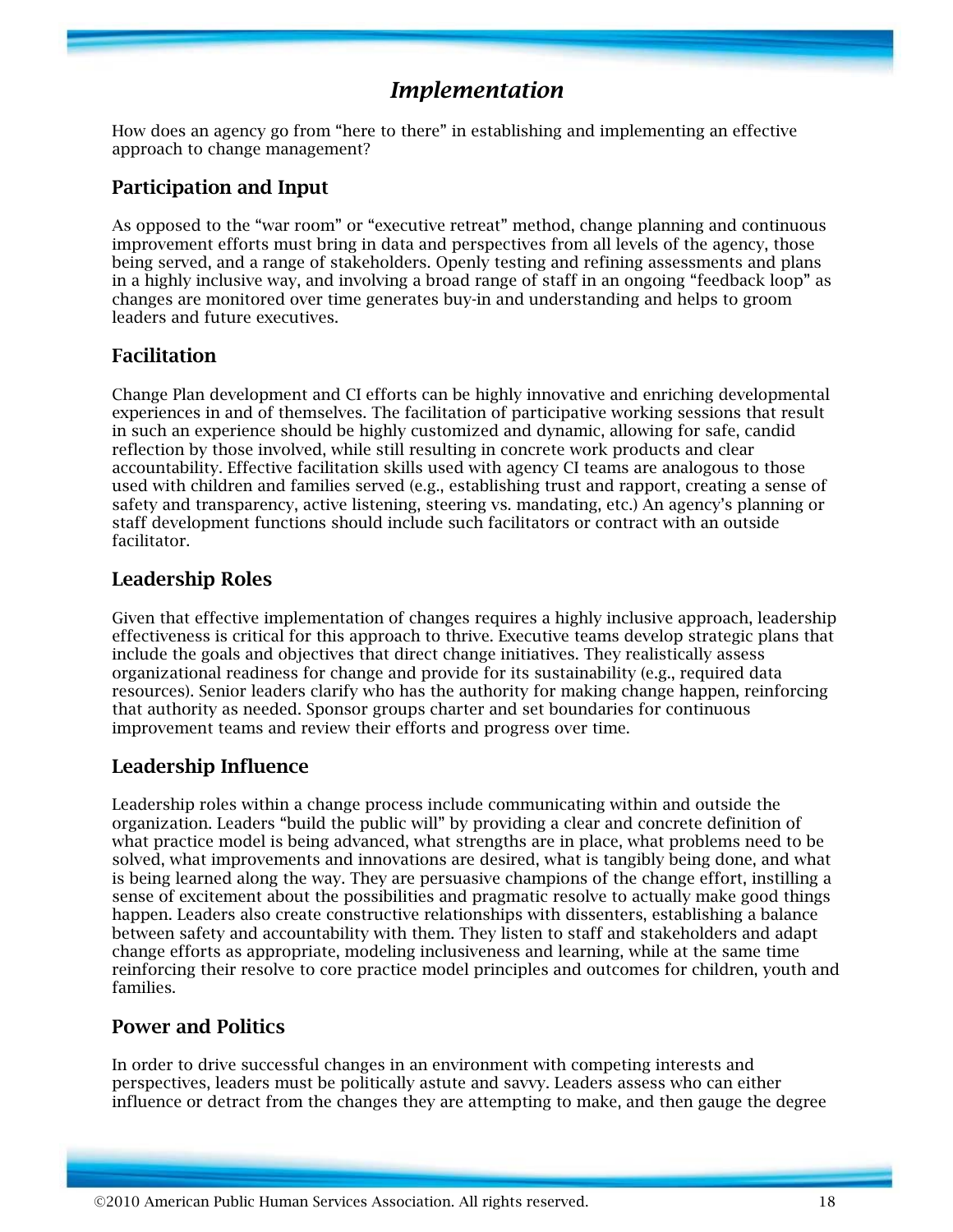of trust and agreement they share. If trust and agreement are high, leaders collaborate with these allies in influencing others to accept and champion the desired changes with them. If trust and agreement are low, politically astute leaders work to minimize or remove these adversaries from the change process or they establish coalitions of allies who are politically stronger than their adversaries. Leaders who are politically astute also work hard to enlist those who are influential but undecided while conserving their efforts to enlist those who are entirely opposed to their agenda.

# **Champions of Change**

"Champions of change" should be identified and cultivated at all levels of the agency and within the community. Champions within the agency are viewed by staff as positive influence leaders; they articulate the work of change and provide technical assistance and support in sustaining it. They help lead the effort to take staff out of their comfort zone, modeling innovation and growth. Champions within the community also enjoy credibility and influence; they can serve as political buffers and supporters with stakeholders and the media.

# **Influencing the Middle**

Those most likely to be influenced by "champions of change" are not the non-constructive resisters but those in between the champions and resisters. This group is typically the majority of the staff and stakeholders. Sometimes when changes are being implemented, it is the champions and chronic resisters who are given the most attention by leadership. But in a successful implementation campaign, as in a successful political campaign, this middle group is the primary focus of influence.

# **Chronic Resisters**

Those who steadfastly maintain non-constructive resistance, especially when they are responsible for influential programs or functional areas, damage both a sense of safety and accountability within the agency's culture generally as well as within specific improvement and innovation efforts. The middle group typically watches leadership to see how these resisters will be engaged. In effective change efforts, they are minimized and ultimately managed out of the agency, telling the rest of the staff that champions are recognized, constructive resistance is honored, and non-constructive resistance is not tolerated for long.

# **Safety and Accountability**

Executive teams and sponsor groups have the authority and resources to build safety and accountability for change, and they must be vigilant in doing so. Leadership activities that increase a sense of safety for change include seeking out constructive forms of resistance, actively listening to and using the related feedback to improve change plans and continuous improvement efforts. Those that increase a sense of accountability for change include establishing goals and milestones within change and continuous improvement plans that are directly linked to performance evaluations, development plans and reward systems at both the individual and the program-specific level.

# **Management Effectiveness**

Leadership and management are two interrelated but distinct areas of work, both of which are critical for implementing complex changes. Management work involves establishing the controls and structures necessary for supporting desired changes. These controls and structures include policies, key processes, programs (including HR-related programs), protocols, ground rules and methods for working together and accomplishing complex tasks and activities. Successful change most often occurs through building trust amongst those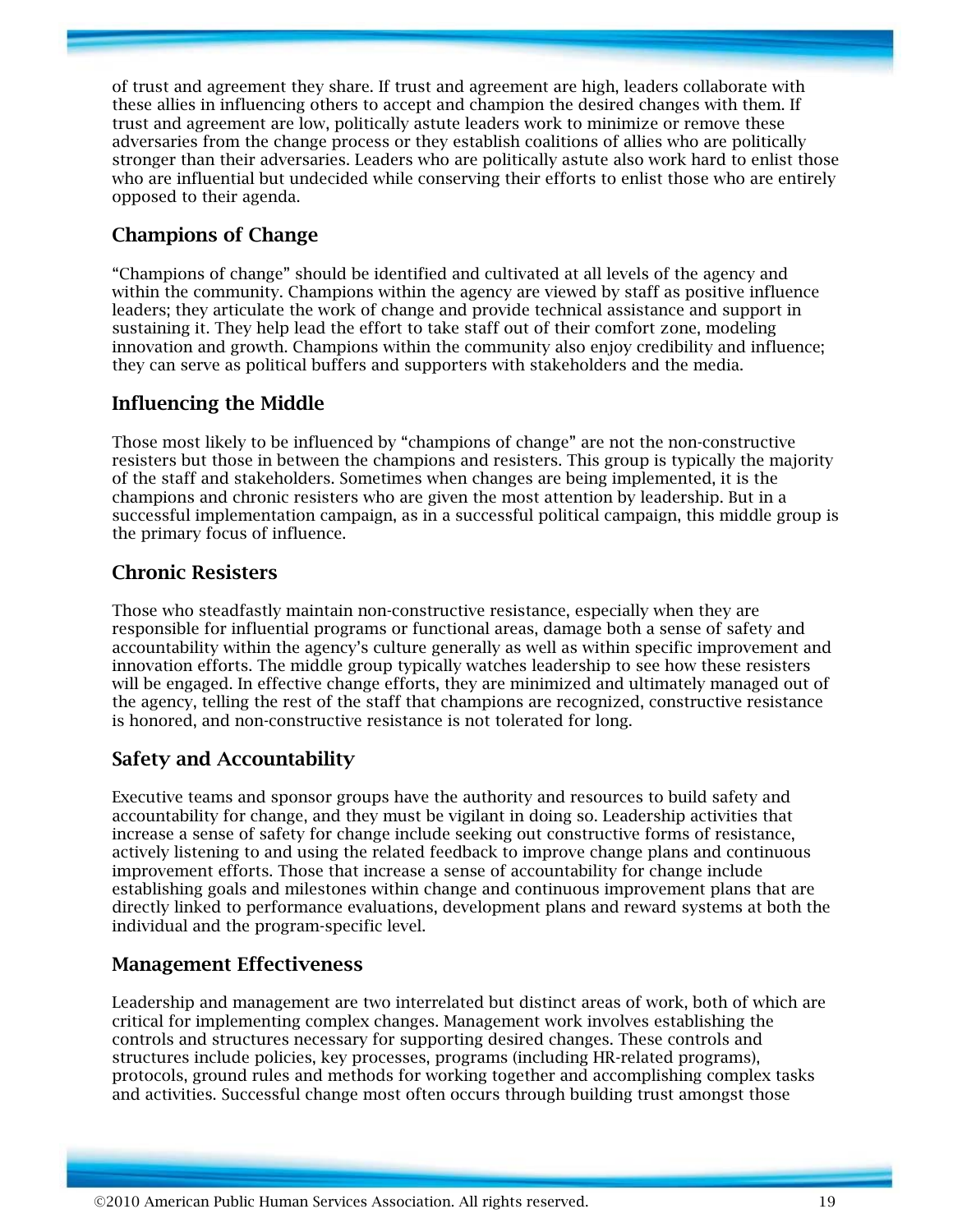involved. That trust is based on both a shared vision and will—the result of effective leadership—and a confidence that change efforts will proceed in a reliable and competent fashion—a result of effective management. For example, both leaders and managers work to ensure that staff members follow existing policies and procedures—leaders by reinforcing the importance of doing the right thing, and managers by reinforcing the importance of doing things the right way.

## **Monitoring**

Commitments regarding change planning must be specific, measurable, within specific timeframes and made publicly by the responsible person, team, function or program area. Monitoring toward successful implementation of initiatives or progress toward goals must be done on a regular basis once implementation begins. Effective monitoring includes evaluating plan progress, impact, and lessons learned. Communicating to staff and stakeholders about the findings from monitoring and involving them in these efforts where practical helps to sustain ongoing support for the agency's efforts to improve. These same principles apply to agency staff, programs and functions, and private providers.

# **Overcoming Obstacles**

Agencies should anticipate and plan in advance how they will maximize readiness factors and overcome obstacles to implementing their improvement and innovation efforts. Here are some typical obstacles and how to overcome them in general:

#### *Shifting Policies and Regulatory Requirements, PIPs, Reform Plans and Consent Decrees*

Include and adjust when needed the environmental scans within the agency's strategic and change plans. Realign strategic priorities in accord with any emerging non-negotiables. Ensure the agency's plans are sufficiently adaptable in their design, use and monitoring. Over time, evolve the agency's influence within the broader environment such that fewer unexpected and disruptive impacts occur.

#### *Unexpected Traumas such as a Child Death or Negative News Cycle*

Develop and use the agency's communication plans and risk management programs to respond (versus responding in ad hoc or reactive ways). Build effective responsiveness to such events into the agency strategic objectives and related improvement initiatives (e.g., an ongoing effort to build trust and partnership with the media). When traumatic events occur, use CI processes to analyze and improve upon the root causes for any gaps, reaffirming the agency mission and values.

#### *Budget Shortfalls and other Unplanned Resource Cuts*

Include and adjust when needed the analysis of required and available resources within the agency's strategic and change plans, at times limiting or delaying priorities. Use ongoing monitoring and root cause analysis to streamline resources where they do not have a high impact on agency goals and objectives, or where they are inefficient and redundant (e.g., due to lack of collaboration and partnership). When innovations and breakthroughs are successful, "declare victory" and limit further resource investments. Over time, evolve the agency's influence within the broader environment such that resource cuts are less frequent or less significant.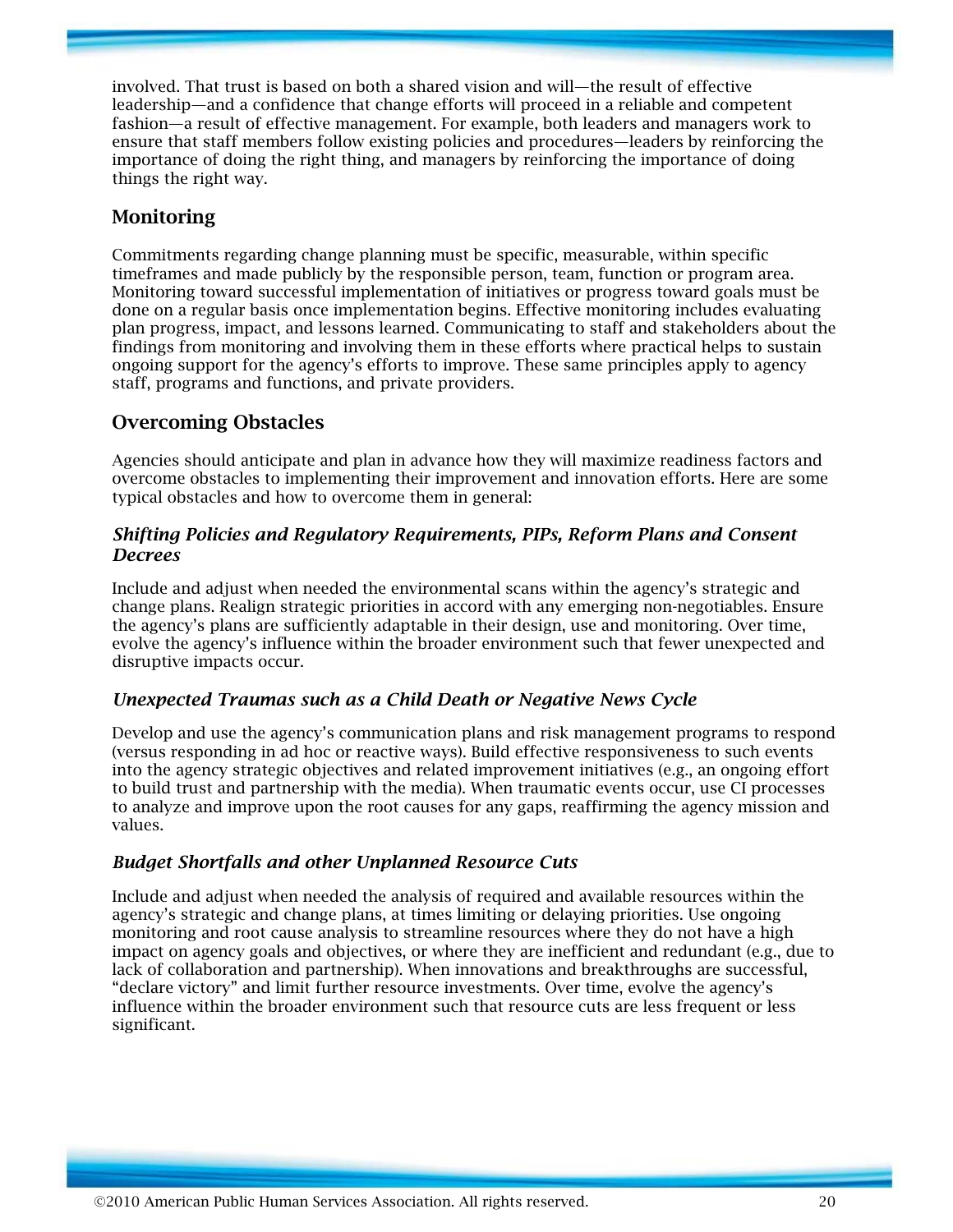#### *Changes to the Executive Team or other Key Participants*

Use strategic and change planning methods that are highly systematic and participative so that changes in key leadership do not disrupt ongoing strategies, change initiatives and relationship networks. Provide such plans and methods to new leaders as part of their orientation so they immediately understand and support current initiatives, or seek to evolve them from within, versus leading in more disruptive and idiosyncratic ways.

#### *Internal Politics and Interdepartmental Turf Disputes*

Use the readiness assessment and continuous improvement priorities themselves to proactively and transparently address these potential obstacles, versus leaving them out of the scope of change and continuous improvement efforts. Use the power and politics guidance included in this chapter**.** 

#### *Lack of Effective Support from Functions like HR and IT*

Include strategic support functions in both strategic and change planning to leverage their expertise and enlist their support. Make the alignment of support function capacity an explicit part of strategic priorities and related continuous improvement projects.

#### *Operational or Project Performance Below Expectations*

Use monitoring efforts to learn from these experiences, deepen the agency's root cause and remedies work, and reinforce the agency's commitment to taking measured risks. Adjust the pace of improvement efforts and priorities in line with current capacity (including staff skills and experience). And if a related root cause is lack of staff follow-through and commitment, reinforce a culture of accountability by taking corrective action in performance management, especially in regards to non-constructive resistance.

In proactively anticipating and planning for potential barriers and obstacles, agencies employ and further build their strengths in critical thinking and creative problem-solving. Many of these obstacles, as well as others such as staff resistance, cultural inertia and a crisis mentality, are addressed by the very activities suggested within this guidance.

# **Supporting Tools**

Tools and templates for effective implementation include:

- Continuous improvement team charters from sponsor groups
- Communication plan template
- Assessment, data collection and analysis tools
- Facilitation tools and templates
- Monitoring tools and templates
- Individual and team capacity planning tools
- Project management, meeting management, and decision-making tools
- Action research, coaching and performance management tools

## **Support from Universities and Nonprofits**

The role of academic and nonprofit institutions in supporting the change management efforts of agencies includes:

- Generating case studies of successful agency change management efforts
- Integrating the "products" of practitioner successes (models, tools, processes, techniques) with general practice theories of working with children and families and organizational development